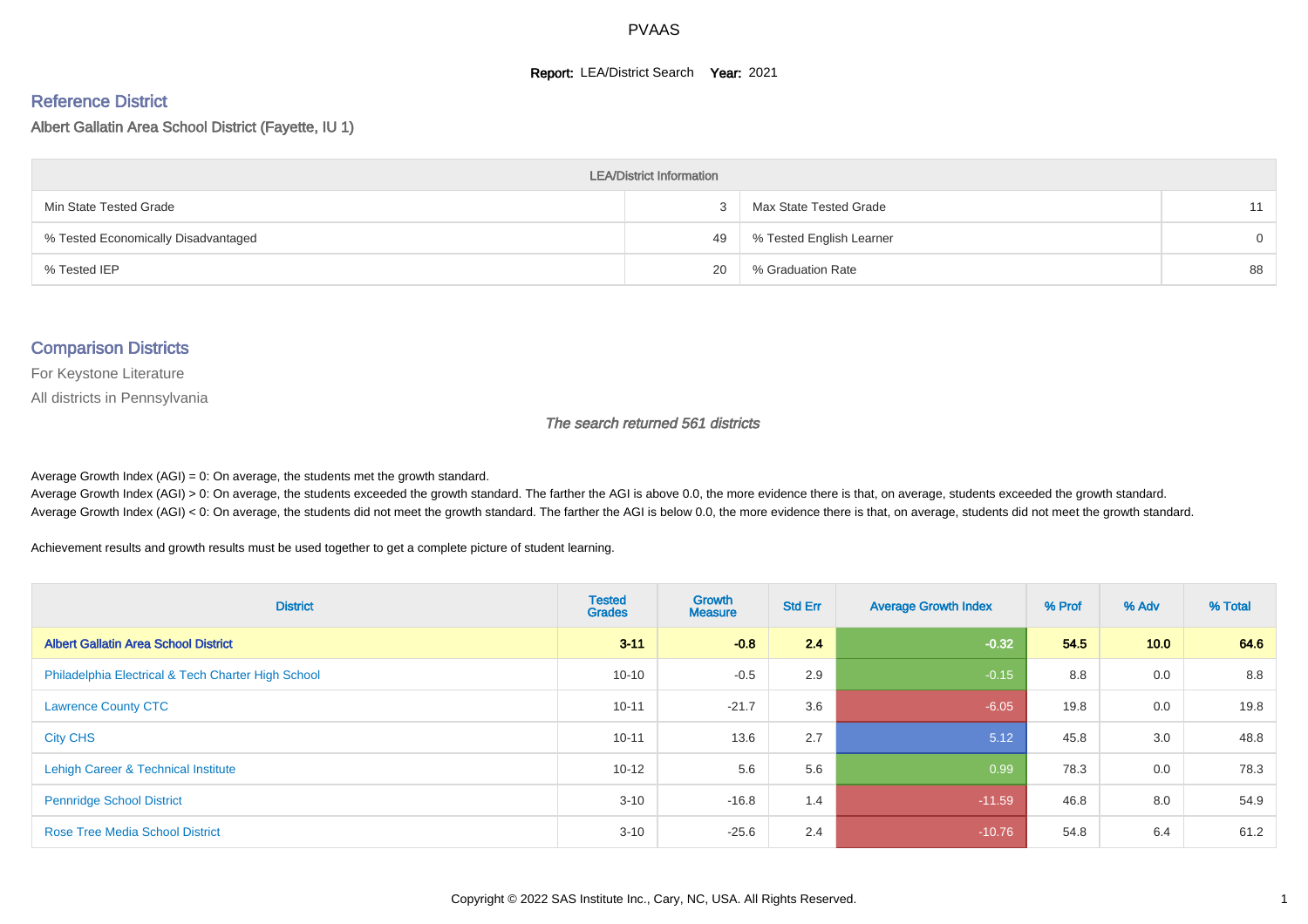| <b>District</b>                                   | <b>Tested</b><br><b>Grades</b> | <b>Growth</b><br><b>Measure</b> | <b>Std Err</b> | <b>Average Growth Index</b> | % Prof | % Adv | % Total  |
|---------------------------------------------------|--------------------------------|---------------------------------|----------------|-----------------------------|--------|-------|----------|
| <b>Albert Gallatin Area School District</b>       | $3 - 11$                       | $-0.8$                          | 2.4            | $-0.32$                     | 54.5   | 10.0  | 64.6     |
| <b>Shikellamy School District</b>                 | $3 - 10$                       | $-22.3$                         | 2.5            | $-8.92$                     | 33.3   | 6.1   | 39.5     |
| Lackawanna Trail School District                  | $3 - 10$                       | $-21.7$                         | 3.5            | $-6.20$                     | 38.5   | 1.5   | 40.0     |
| <b>Abington School District</b>                   | $3 - 10$                       | $-11.5$                         | 1.9            | $-6.00$                     | 56.2   | 11.6  | 67.8     |
| <b>Avonworth School District</b>                  | $3 - 10$                       | $-12.6$                         | 3.1            | $-4.01$                     | 59.8   | 4.6   | 64.4     |
| <b>Marion Center Area School District</b>         | $3 - 10$                       | $-12.0$                         | 3.1            | $-3.87$                     | 33.7   | 1.1   | 34.8     |
| <b>Clearfield Area School District</b>            | $3 - 10$                       | $-9.4$                          | 2.6            | $-3.56$                     | 43.0   | 3.1   | 46.1     |
| <b>Neshannock Township School District</b>        | $3 - 10$                       | $-9.7$                          | 2.9            | $-3.34$                     | 62.4   | 5.6   | 67.9     |
| <b>Maritime Academy Charter School</b>            | $3 - 10$                       | $-11.4$                         | 3.5            | $-3.29$                     | 15.2   | 0.0   | 15.2     |
| <b>Carmichaels Area School District</b>           | $3 - 10$                       | $-9.3$                          | 3.3            | $-2.81$                     | 35.1   | 1.4   | 36.5     |
| <b>Propel Charter School-Montour</b>              | $3 - 10$                       | $-10.7$                         | 3.9            | $-2.71$                     | 13.7   | 0.0   | 13.7     |
| Northwest Area School District                    | $3 - 10$                       | $-10.0$                         | 3.8            | $-2.59$                     | 34.6   | 7.3   | 41.8     |
| <b>Blue Mountain School District</b>              | $3 - 10$                       | $-5.8$                          | 2.3            | $-2.56$                     | 46.6   | 8.5   | 55.1     |
| <b>Mahanoy Area School District</b>               | $3 - 10$                       | $-9.0$                          | 3.6            | $-2.49$                     | 26.2   | 1.6   | 27.9     |
| <b>Yough School District</b>                      | $3 - 10$                       | $-6.6$                          | 2.7            | $-2.43$                     | 50.8   | 4.0   | 54.8     |
| <b>Chartiers-Houston School District</b>          | $3 - 10$                       | $-8.6$                          | 3.5            | $-2.41$                     | 59.7   | 4.5   | 64.2     |
| Jefferson-Morgan School District                  | $3 - 10$                       | $-9.9$                          | 4.2            | $-2.35$                     | 43.8   | 4.2   | 47.9     |
| South Williamsport Area School District           | $3 - 10$                       | $-5.7$                          | 2.5            | $-2.30$                     | 45.5   | 4.5   | $50.0\,$ |
| <b>Portage Area School District</b>               | $3 - 10$                       | $-8.1$                          | 3.6            | $-2.26$                     | 40.6   | 9.4   | 50.0     |
| <b>West Middlesex Area School District</b>        | $3 - 10$                       | $-8.4$                          | 3.8            | $-2.21$                     | 34.9   | 2.8   | 37.6     |
| <b>Benton Area School District</b>                | $3 - 10$                       | $-9.7$                          | 4.5            | $-2.18$                     | 43.2   | 5.4   | 48.6     |
| <b>Executive Education Academy Charter School</b> | $3 - 10$                       | $-6.5$                          | 3.1            | $-2.08$                     | 23.7   | 2.2   | 25.8     |
| <b>California Area School District</b>            | $3 - 10$                       | $-7.3$                          | 3.6            | $-2.02$                     | 42.6   | 9.8   | 52.5     |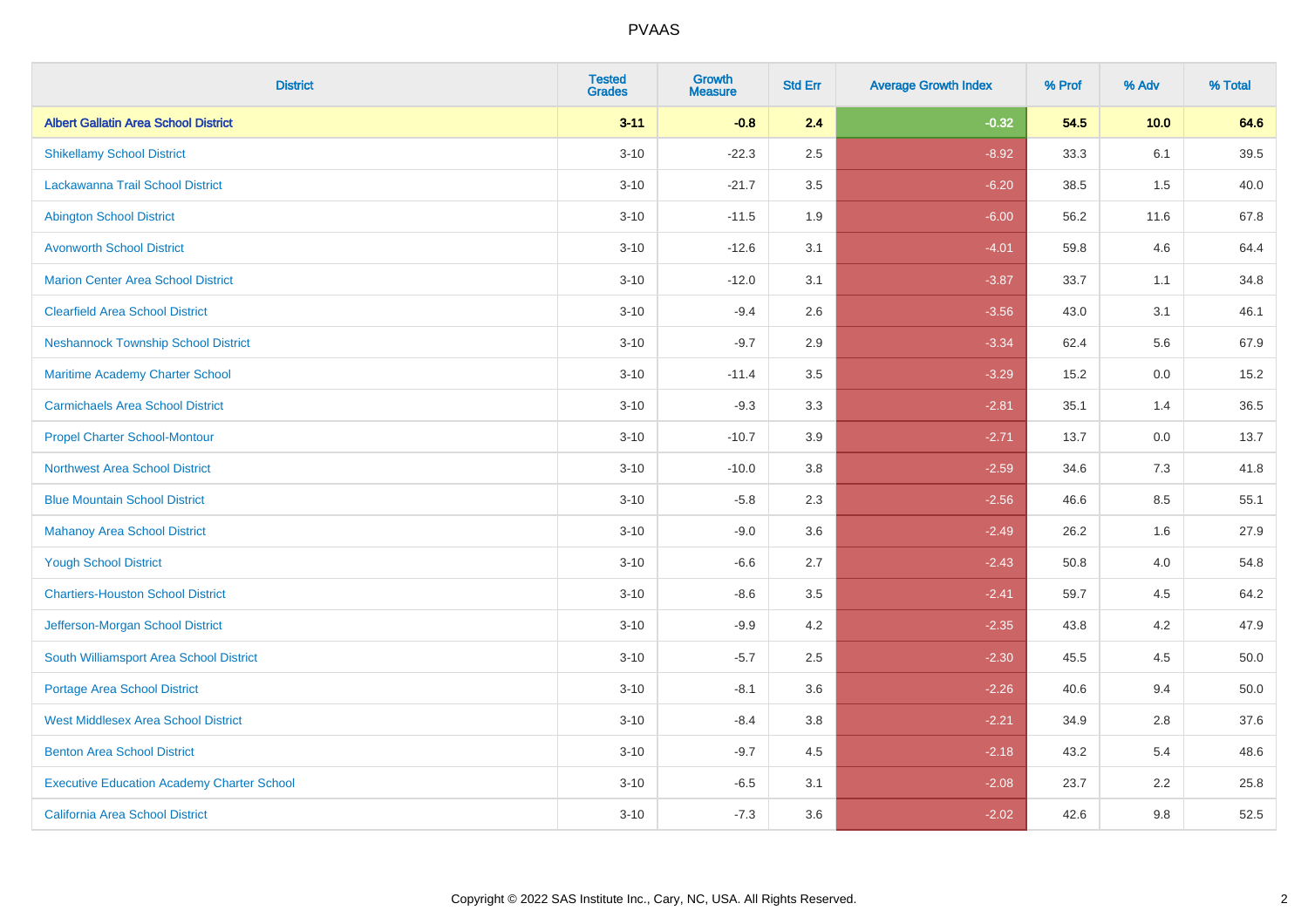| <b>District</b>                               | <b>Tested</b><br><b>Grades</b> | <b>Growth</b><br><b>Measure</b> | <b>Std Err</b> | <b>Average Growth Index</b> | % Prof | % Adv   | % Total |
|-----------------------------------------------|--------------------------------|---------------------------------|----------------|-----------------------------|--------|---------|---------|
| <b>Albert Gallatin Area School District</b>   | $3 - 11$                       | $-0.8$                          | 2.4            | $-0.32$                     | 54.5   | 10.0    | 64.6    |
| <b>Moshannon Valley School District</b>       | $3 - 10$                       | $-7.0$                          | 3.4            | $-2.01$                     | 48.5   | $0.0\,$ | 48.5    |
| <b>Mount Union Area School District</b>       | $3 - 10$                       | $-6.1$                          | 3.1            | $-1.97$                     | 32.2   | 3.4     | 35.6    |
| <b>Montrose Area School District</b>          | $3 - 10$                       | $-5.5$                          | $3.0\,$        | $-1.82$                     | 46.7   | 5.4     | 52.2    |
| <b>Tri-Valley School District</b>             | $3 - 10$                       | $-6.4$                          | 4.1            | $-1.57$                     | 37.0   | 4.4     | 41.3    |
| <b>Fort Cherry School District</b>            | $3 - 10$                       | $-5.9$                          | 3.8            | $-1.56$                     | 55.2   | 5.2     | 60.3    |
| <b>MaST Community Charter School</b>          | $3 - 10$                       | $-4.1$                          | 2.7            | $-1.52$                     | 44.0   | 9.5     | 53.4    |
| <b>Ferndale Area School District</b>          | $3 - 10$                       | $-5.8$                          | 4.3            | $-1.33$                     | 40.0   | 0.0     | 40.0    |
| <b>Cambria Heights School District</b>        | $3 - 10$                       | $-4.1$                          | 3.1            | $-1.32$                     | 51.0   | 6.0     | 57.0    |
| <b>Troy Area School District</b>              | $3 - 10$                       | $-4.3$                          | 3.4            | $-1.26$                     | 43.2   | 5.7     | 48.9    |
| <b>Kane Area School District</b>              | $3 - 10$                       | $-3.7$                          | 3.2            | $-1.17$                     | 39.5   | 9.9     | 49.4    |
| <b>Antietam School District</b>               | $3 - 10$                       | $-4.3$                          | 3.8            | $-1.13$                     | 36.4   | 5.4     | 41.8    |
| <b>Valley Grove School District</b>           | $3 - 10$                       | $-3.7$                          | 3.7            | $-1.01$                     | 51.2   | 6.1     | 57.3    |
| <b>Sullivan County School District</b>        | $3 - 10$                       | $-4.0$                          | 4.4            | $-0.90$                     | 66.7   | 2.6     | 69.2    |
| <b>Northeast Bradford School District</b>     | $3 - 10$                       | $-3.1$                          | 4.0            | $-0.78$                     | 33.9   | 3.4     | 37.3    |
| <b>Mid Valley School District</b>             | $3 - 10$                       | $-1.7$                          | 3.0            | $-0.55$                     | 45.1   | 7.8     | 52.9    |
| <b>Wyoming Area School District</b>           | $3 - 10$                       | $-1.3$                          | 2.6            | $-0.50$                     | 53.8   | 10.8    | 64.6    |
| <b>Bellwood-Antis School District</b>         | $3 - 10$                       | $-1.2$                          | 3.2            | $-0.39$                     | 55.1   | 10.1    | 65.2    |
| <b>Glendale School District</b>               | $3 - 10$                       | $-0.9$                          | 3.7            | $-0.24$                     | 50.0   | 5.4     | 55.4    |
| <b>Reynolds School District</b>               | $3 - 10$                       | 0.5                             | 3.4            | 0.16                        | 52.1   | $7.0\,$ | 59.2    |
| <b>Bloomsburg Area School District</b>        | $3 - 10$                       | 0.7                             | 3.0            | 0.23                        | 55.9   | 11.8    | 67.6    |
| <b>Mastery Charter School - Thomas Campus</b> | $3 - 10$                       | 2.1                             | 6.2            | 0.33                        | 28.6   | 0.0     | 28.6    |
| <b>Wallingford-Swarthmore School District</b> | $3 - 10$                       | 0.9                             | 2.4            | 0.38                        | 64.4   | 22.7    | 87.1    |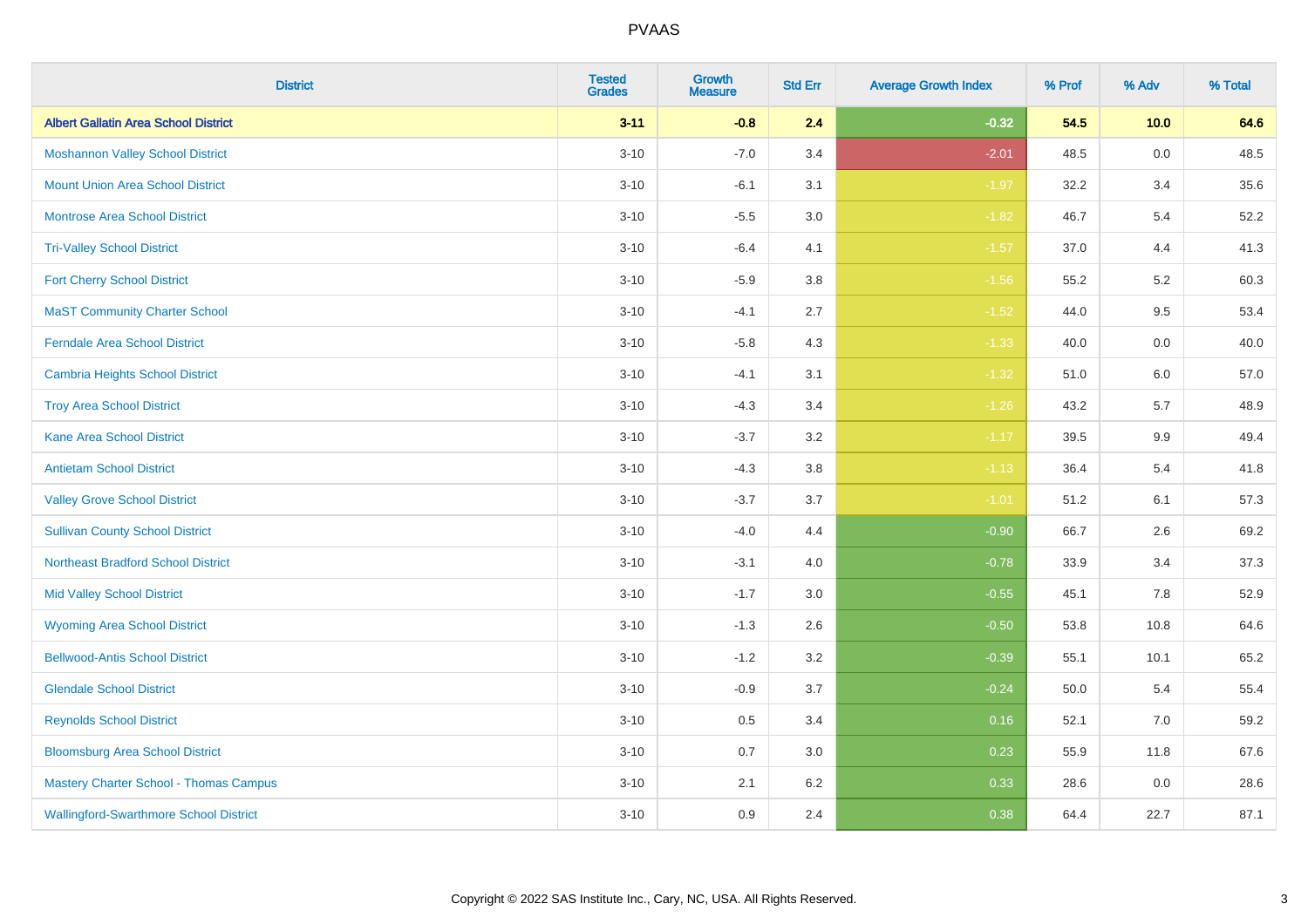| <b>District</b>                                    | <b>Tested</b><br><b>Grades</b> | <b>Growth</b><br><b>Measure</b> | <b>Std Err</b> | <b>Average Growth Index</b> | % Prof | % Adv | % Total |
|----------------------------------------------------|--------------------------------|---------------------------------|----------------|-----------------------------|--------|-------|---------|
| <b>Albert Gallatin Area School District</b>        | $3 - 11$                       | $-0.8$                          | 2.4            | $-0.32$                     | 54.5   | 10.0  | 64.6    |
| Harmony Area School District                       | $3 - 10$                       | 4.5                             | 6.3            | 0.72                        | 33.3   | 13.3  | 46.7    |
| <b>Southeastern Greene School District</b>         | $3 - 10$                       | 3.3                             | 4.6            | 0.72                        | 57.6   | 6.1   | 63.6    |
| <b>Shanksville-Stonycreek School District</b>      | $3 - 10$                       | 7.0                             | 5.9            | 1.20                        | 64.7   | 17.6  | 82.4    |
| <b>MaST Community Charter School II</b>            | $3 - 10$                       | 4.4                             | 3.2            | 1.37                        | 28.4   | 3.4   | 31.8    |
| <b>South Butler County School District</b>         | $3 - 10$                       | 3.9                             | 2.5            | 1.54                        | 53.1   | 16.6  | 69.7    |
| Allegheny-Clarion Valley School District           | $3 - 10$                       | 7.8                             | 4.7            | 1.65                        | 53.3   | 3.3   | 56.7    |
| <b>Sto-Rox School District</b>                     | $3 - 10$                       | 6.6                             | 3.7            | 1.80                        | 13.4   | 0.0   | 13.4    |
| <b>Monessen City School District</b>               | $3 - 10$                       | 8.3                             | 4.5            | 1.85                        | 42.9   | 2.9   | 45.7    |
| <b>Beaver Area School District</b>                 | $3 - 10$                       | 4.7                             | 2.4            | 1.94                        | 57.4   | 16.8  | 74.2    |
| <b>Central Valley School District</b>              | $3 - 10$                       | 4.8                             | 2.4            | 1.98                        | 56.9   | 9.0   | 65.9    |
| <b>Muhlenberg School District</b>                  | $3 - 10$                       | 4.0                             | 1.9            | 2.10                        | 34.2   | 2.6   | 36.8    |
| Carbondale Area School District                    | $3 - 10$                       | 7.4                             | 3.3            | 2.25                        | 56.6   | 2.6   | 59.2    |
| <b>Collegium Charter School</b>                    | $3 - 10$                       | 5.9                             | 2.5            | 2.33                        | 38.1   | 7.9   | 46.0    |
| <b>Belmont Charter School</b>                      | $3 - 10$                       | 16.0                            | 6.5            | 2.45                        | 64.3   | 0.0   | 64.3    |
| <b>Bethlehem-Center School District</b>            | $3 - 10$                       | 8.1                             | 3.3            | 2.46                        | 35.1   | 1.4   | 36.5    |
| <b>Mars Area School District</b>                   | $3 - 10$                       | 5.7                             | 2.1            | 2.75                        | 57.9   | 18.2  | 76.1    |
| <b>Freeport Area School District</b>               | $3 - 10$                       | 9.7                             | 2.5            | 3.91                        | 57.5   | 17.8  | 75.3    |
| <b>Centennial School District</b>                  | $3 - 10$                       | 7.1                             | 1.7            | 4.29                        | 50.1   | 8.7   | 58.9    |
| <b>Commonwealth Charter Academy Charter School</b> | $3 - 10$                       | 9.1                             | 1.9            | 4.90                        | 47.2   | 9.1   | 56.3    |
| <b>Fleetwood Area School District</b>              | $3 - 10$                       | 12.2                            | 2.2            | 5.68                        | 53.5   | 11.6  | 65.2    |
| <b>Avon Grove School District</b>                  | $3 - 10$                       | 10.0                            | 1.6            | 6.26                        | 56.3   | 18.6  | 74.9    |
| <b>Derry Township School District</b>              | $3 - 10$                       | 12.8                            | 2.0            | 6.39                        | 54.8   | 25.8  | 80.6    |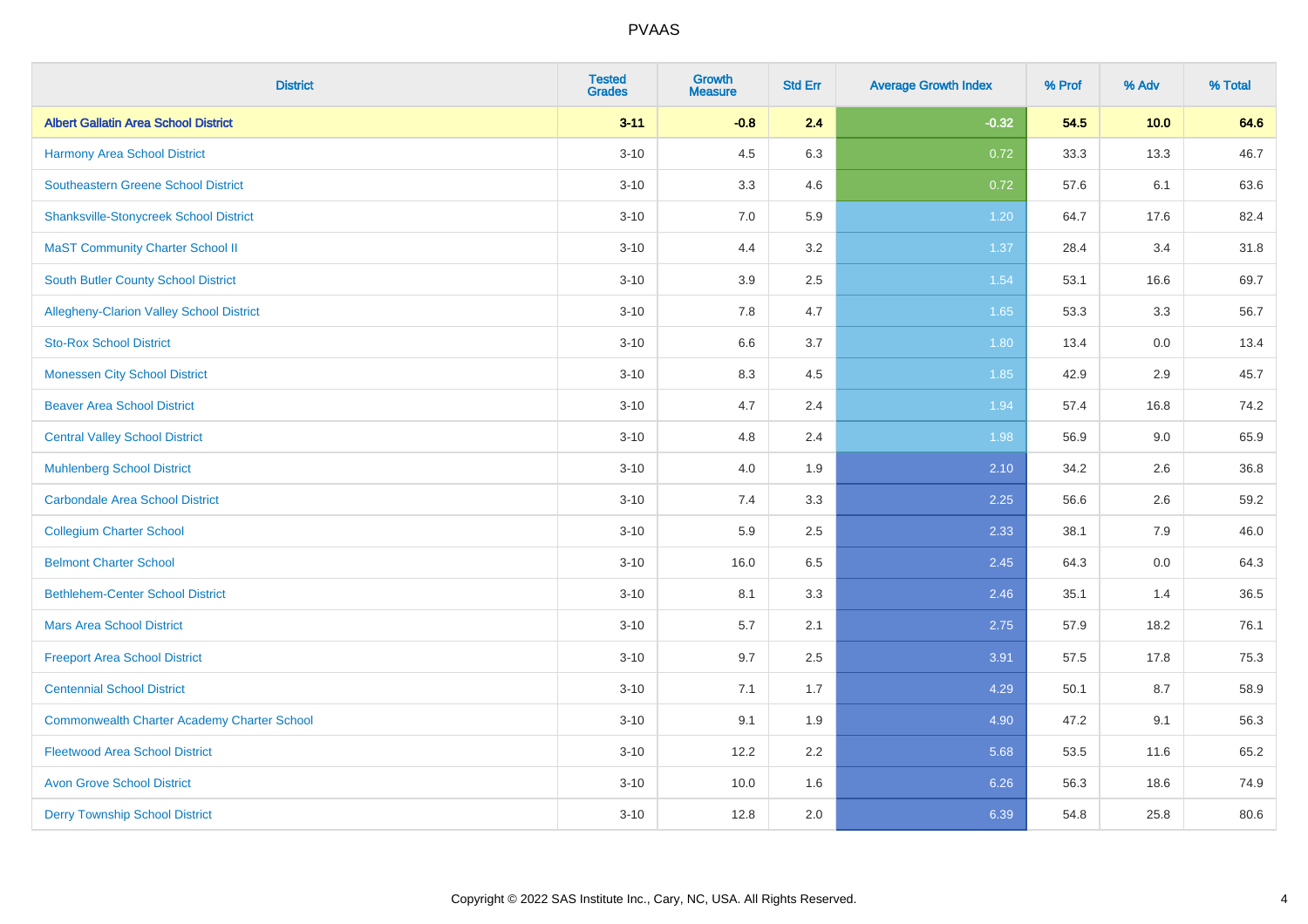| <b>District</b>                                | <b>Tested</b><br><b>Grades</b> | <b>Growth</b><br><b>Measure</b> | <b>Std Err</b> | <b>Average Growth Index</b> | % Prof | % Adv   | % Total |
|------------------------------------------------|--------------------------------|---------------------------------|----------------|-----------------------------|--------|---------|---------|
| <b>Albert Gallatin Area School District</b>    | $3 - 11$                       | $-0.8$                          | 2.4            | $-0.32$                     | 54.5   | 10.0    | 64.6    |
| <b>Garnet Valley School District</b>           | $3 - 10$                       | 10.9                            | 1.7            | 6.53                        | 67.1   | 19.0    | 86.1    |
| <b>Wissahickon School District</b>             | $3 - 10$                       | 12.5                            | 1.8            | 6.85                        | 58.3   | 22.4    | 80.7    |
| <b>Owen J Roberts School District</b>          | $3 - 11$                       | $-12.3$                         | 1.6            | $-7.61$                     | 57.0   | 11.9    | 69.0    |
| Hatboro-Horsham School District                | $3 - 11$                       | $-12.8$                         | 1.7            | $-7.47$                     | 45.6   | 7.2     | 52.8    |
| Philipsburg-Osceola Area School District       | $3 - 11$                       | $-24.8$                         | 3.3            | $-7.43$                     | 19.7   | 2.6     | 22.4    |
| <b>Chambersburg Area School District</b>       | $3 - 11$                       | $-9.5$                          | 1.3            | $-7.20$                     | 42.7   | $8.6\,$ | 51.4    |
| <b>Northwestern School District</b>            | $3 - 11$                       | $-24.9$                         | 3.5            | $-7.13$                     | 42.6   | 2.9     | 45.6    |
| <b>Bristol Township School District</b>        | $3 - 11$                       | $-13.9$                         | 2.0            | $-7.05$                     | 31.0   | 3.7     | 34.7    |
| <b>Curwensville Area School District</b>       | $3 - 11$                       | $-27.9$                         | 4.1            | $-6.72$                     | 42.5   | 4.1     | 46.6    |
| Mifflinburg Area School District               | $3 - 11$                       | $-15.8$                         | 2.5            | $-6.30$                     | 42.4   | 4.0     | 46.4    |
| <b>Ringgold School District</b>                | $3 - 11$                       | $-14.7$                         | 2.4            | $-6.04$                     | 41.5   | 7.9     | 49.4    |
| <b>Springfield Township School District</b>    | $3 - 11$                       | $-18.9$                         | 3.2            | $-5.88$                     | 62.6   | 3.6     | 66.3    |
| <b>Solanco School District</b>                 | $3 - 11$                       | $-11.0$                         | 2.0            | $-5.55$                     | 41.6   | 4.5     | 46.1    |
| <b>Exeter Township School District</b>         | $3 - 11$                       | $-10.4$                         | 1.9            | $-5.44$                     | 50.6   | 2.7     | 53.3    |
| <b>Southern Fulton School District</b>         | $3 - 11$                       | $-23.7$                         | 4.4            | $-5.37$                     | 34.2   | 10.5    | 44.7    |
| <b>Plum Borough School District</b>            | $3 - 11$                       | $-11.3$                         | 2.2            | $-5.19$                     | 51.1   | 9.0     | 60.1    |
| <b>Titusville Area School District</b>         | $3 - 11$                       | $-13.2$                         | 2.6            | $-4.99$                     | 43.2   | 4.8     | 48.0    |
| Southern Columbia Area School District         | $3 - 11$                       | $-14.6$                         | 3.0            | $-4.92$                     | 55.0   | 4.0     | 59.0    |
| Schuylkill Haven Area School District          | $3 - 11$                       | $-15.3$                         | 3.1            | $-4.87$                     | 49.7   | 2.4     | 52.1    |
| <b>Tacony Academy Charter School</b>           | $3 - 11$                       | $-14.7$                         | 3.0            | $-4.82$                     | 22.4   | 1.8     | 24.1    |
| <b>Frazier School District</b>                 | $3 - 11$                       | $-17.2$                         | 3.7            | $-4.70$                     | 37.1   | 1.6     | 38.7    |
| <b>Riverside Beaver County School District</b> | $3 - 11$                       | $-14.0$                         | 3.0            | $-4.64$                     | 49.4   | 8.8     | 58.2    |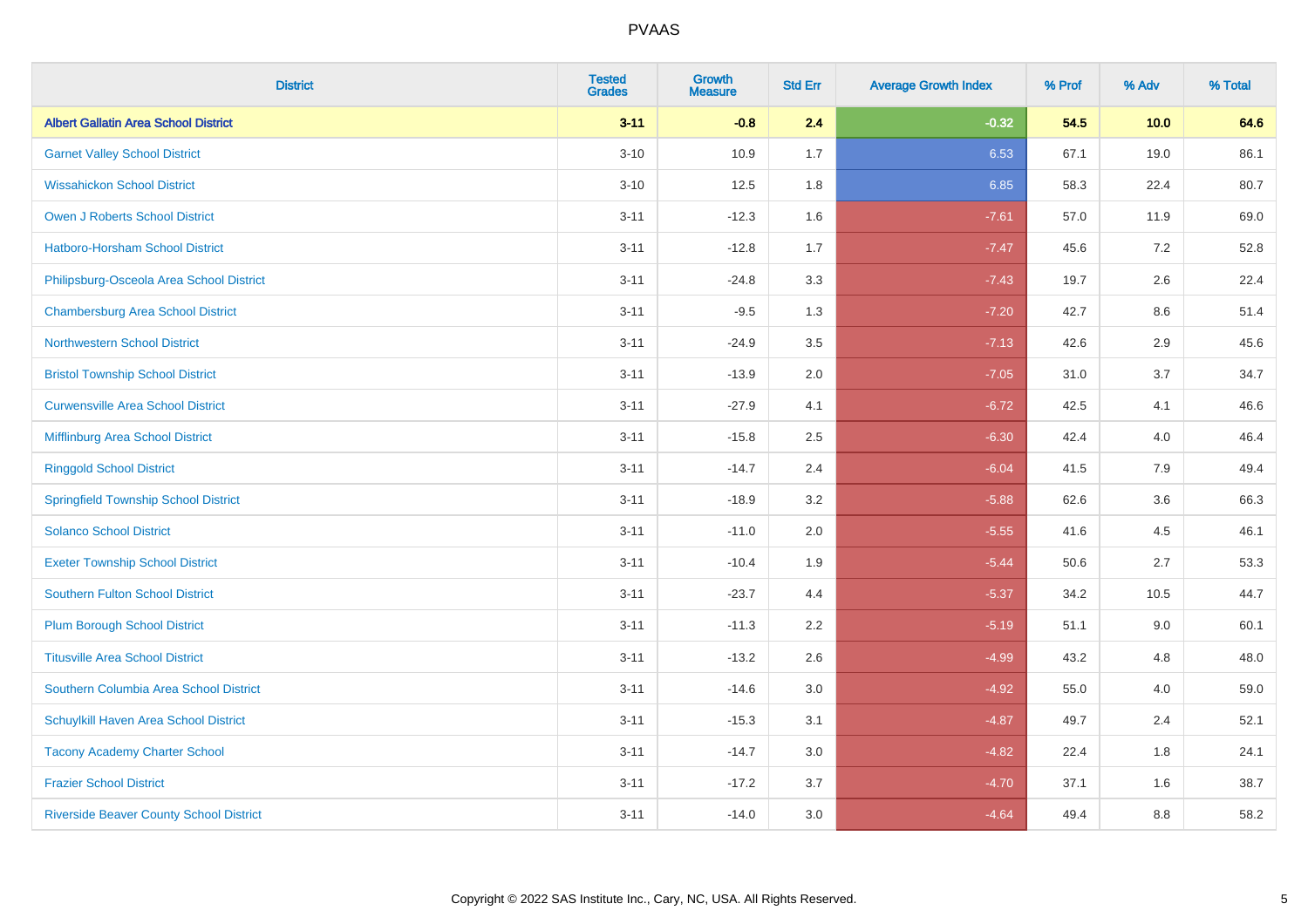| <b>District</b>                               | <b>Tested</b><br><b>Grades</b> | <b>Growth</b><br><b>Measure</b> | <b>Std Err</b> | <b>Average Growth Index</b> | % Prof | % Adv   | % Total |
|-----------------------------------------------|--------------------------------|---------------------------------|----------------|-----------------------------|--------|---------|---------|
| <b>Albert Gallatin Area School District</b>   | $3 - 11$                       | $-0.8$                          | 2.4            | $-0.32$                     | 54.5   | 10.0    | 64.6    |
| <b>Butler Area School District</b>            | $3 - 11$                       | $-6.5$                          | 1.5            | $-4.26$                     | 42.5   | 9.4     | 51.9    |
| Southern Tioga School District                | $3 - 11$                       | $-11.5$                         | 2.7            | $-4.25$                     | 47.8   | 6.4     | 54.3    |
| <b>South Park School District</b>             | $3 - 11$                       | $-11.3$                         | 2.7            | $-4.23$                     | 53.5   | 13.7    | 67.3    |
| <b>Wellsboro Area School District</b>         | $3 - 11$                       | $-12.4$                         | 3.0            | $-4.11$                     | 49.2   | 11.9    | 61.1    |
| <b>Big Spring School District</b>             | $3 - 11$                       | $-9.8$                          | 2.4            | $-4.00$                     | 38.6   | 8.9     | 47.5    |
| Southern Huntingdon County School District    | $3 - 11$                       | $-12.9$                         | 3.2            | $-3.98$                     | 32.5   | 2.5     | 35.0    |
| <b>Minersville Area School District</b>       | $3 - 11$                       | $-14.4$                         | 3.7            | $-3.90$                     | 39.3   | 3.3     | 42.6    |
| Propel Charter School - Braddock Hills        | $3 - 11$                       | $-13.6$                         | 3.6            | $-3.81$                     | 9.7    | 1.6     | 11.3    |
| Johnsonburg Area School District              | $3 - 11$                       | $-14.1$                         | 3.9            | $-3.62$                     | 54.0   | 4.6     | 58.6    |
| <b>Berwick Area School District</b>           | $3 - 11$                       | $-9.3$                          | 2.6            | $-3.59$                     | 42.1   | 5.5     | 47.6    |
| <b>Ridgway Area School District</b>           | $3 - 11$                       | $-14.5$                         | 4.1            | $-3.56$                     | 49.0   | 9.8     | 58.8    |
| <b>Moniteau School District</b>               | $3 - 11$                       | $-11.8$                         | 3.3            | $-3.56$                     | 50.0   | $6.3\,$ | 56.3    |
| <b>Milton Area School District</b>            | $3 - 11$                       | $-8.7$                          | 2.5            | $-3.52$                     | 45.4   | 6.9     | 52.3    |
| <b>Penn-Delco School District</b>             | $3 - 11$                       | $-6.8$                          | 1.9            | $-3.51$                     | 46.6   | 3.2     | 49.8    |
| <b>Williamsburg Community School District</b> | $3 - 11$                       | $-14.3$                         | 4.1            | $-3.48$                     | 28.3   | $0.0\,$ | 28.3    |
| <b>Elizabeth Forward School District</b>      | $3 - 11$                       | $-8.4$                          | 2.4            | $-3.41$                     | 51.7   | 4.0     | 55.7    |
| <b>Steelton-Highspire School District</b>     | $3 - 11$                       | $-11.8$                         | 3.5            | $-3.40$                     | 14.5   | 0.0     | 14.5    |
| <b>Boyertown Area School District</b>         | $3 - 11$                       | $-4.7$                          | 1.5            | $-3.17$                     | 55.2   | 11.3    | 66.5    |
| <b>Wallenpaupack Area School District</b>     | $3 - 11$                       | $-7.1$                          | 2.3            | $-3.09$                     | 40.8   | 2.4     | 43.1    |
| <b>Dubois Area School District</b>            | $3 - 11$                       | $-6.2$                          | 2.0            | $-3.07$                     | 50.9   | 13.4    | 64.3    |
| <b>Palisades School District</b>              | $3 - 11$                       | $-8.7$                          | 2.8            | $-3.06$                     | 53.8   | 6.7     | 60.5    |
| <b>Pittsburgh School District</b>             | $3 - 11$                       | $-3.3$                          | 1.1            | $-3.04$                     | 33.9   | 8.2     | 42.1    |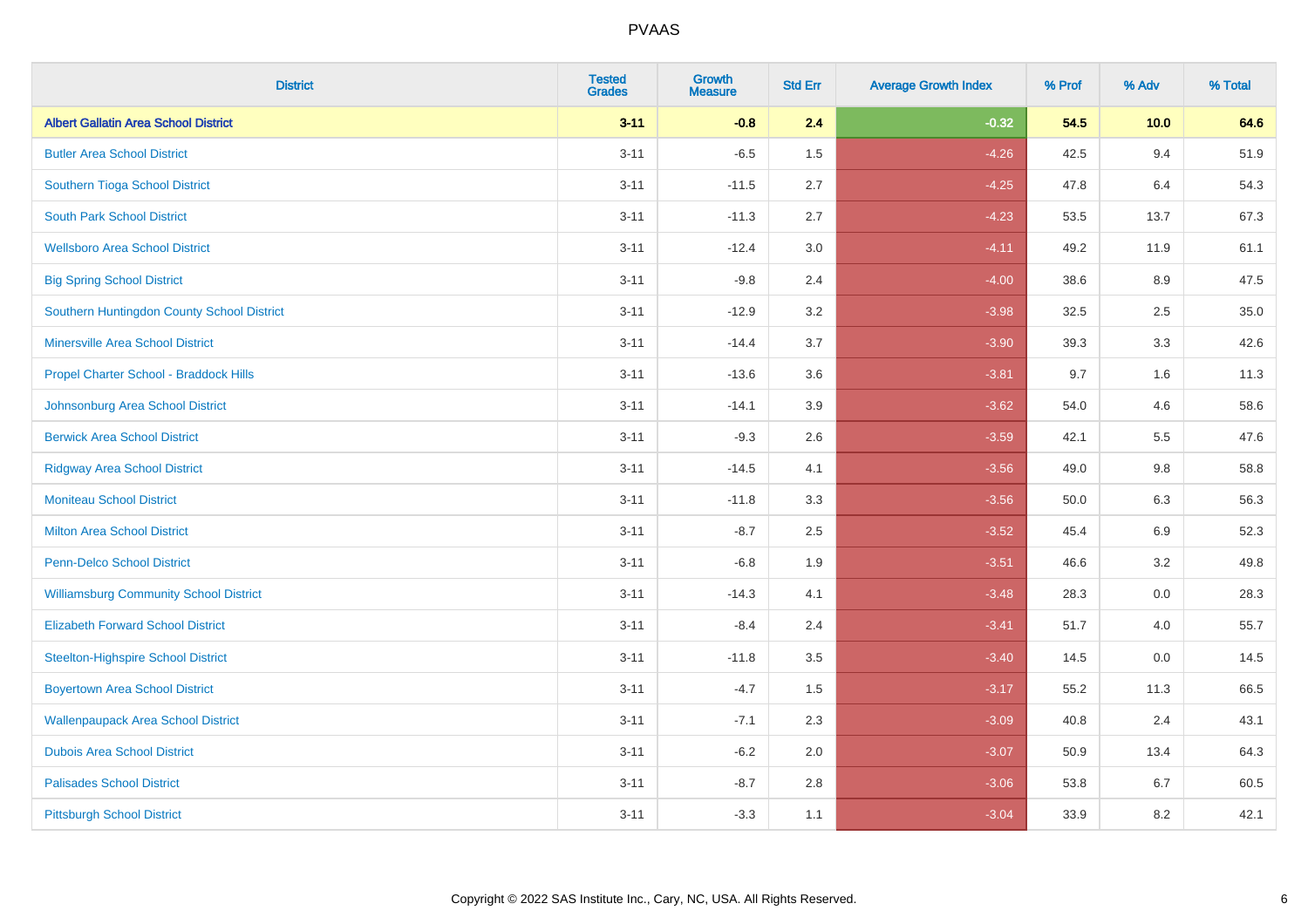| <b>District</b>                              | <b>Tested</b><br><b>Grades</b> | <b>Growth</b><br><b>Measure</b> | <b>Std Err</b> | <b>Average Growth Index</b> | % Prof | % Adv   | % Total |
|----------------------------------------------|--------------------------------|---------------------------------|----------------|-----------------------------|--------|---------|---------|
| <b>Albert Gallatin Area School District</b>  | $3 - 11$                       | $-0.8$                          | 2.4            | $-0.32$                     | 54.5   | 10.0    | 64.6    |
| Philadelphia Academy Charter School          | $3 - 11$                       | $-8.9$                          | 2.9            | $-3.04$                     | 50.5   | 2.9     | 53.4    |
| <b>North East School District</b>            | $3 - 11$                       | $-9.3$                          | 3.1            | $-3.02$                     | 62.6   | 14.4    | 77.0    |
| <b>Penn Hills School District</b>            | $3 - 11$                       | $-7.6$                          | 2.6            | $-2.94$                     | 33.1   | 0.7     | 33.8    |
| <b>Rochester Area School District</b>        | $3 - 11$                       | $-13.2$                         | 4.6            | $-2.89$                     | 19.5   | 1.3     | 20.8    |
| <b>Propel Charter School-Homestead</b>       | $3 - 11$                       | $-11.7$                         | 4.1            | $-2.84$                     | 15.9   | 0.0     | 15.9    |
| <b>Nazareth Area School District</b>         | $3 - 11$                       | $-4.7$                          | 1.7            | $-2.82$                     | 59.2   | $9.9\,$ | 69.0    |
| <b>Carlisle Area School District</b>         | $3 - 11$                       | $-5.3$                          | 1.9            | $-2.81$                     | 54.0   | 6.3     | 60.3    |
| <b>Redbank Valley School District</b>        | $3 - 11$                       | $-9.5$                          | 3.4            | $-2.77$                     | 31.5   | 4.9     | 36.4    |
| <b>Highlands School District</b>             | $3 - 11$                       | $-7.4$                          | 2.7            | $-2.76$                     | 44.4   | 3.7     | 48.2    |
| <b>Forest Hills School District</b>          | $3 - 11$                       | $-7.3$                          | 2.7            | $-2.74$                     | 41.1   | 13.7    | 54.8    |
| <b>Trinity Area School District</b>          | $3 - 11$                       | $-5.4$                          | 2.0            | $-2.71$                     | 48.3   | 11.8    | 60.1    |
| South Allegheny School District              | $3 - 11$                       | $-8.8$                          | 3.2            | $-2.70$                     | 40.5   | 0.0     | 40.5    |
| <b>Blairsville-Saltsburg School District</b> | $3 - 11$                       | $-8.0$                          | 3.0            | $-2.68$                     | 37.3   | 7.0     | 44.3    |
| <b>Harbor Creek School District</b>          | $3 - 11$                       | $-7.1$                          | 2.7            | $-2.67$                     | 48.8   | 15.2    | 64.0    |
| <b>Pine Grove Area School District</b>       | $3 - 11$                       | $-7.7$                          | 2.9            | $-2.66$                     | 42.3   | 7.7     | 50.0    |
| <b>Dunmore School District</b>               | $3 - 11$                       | $-7.7$                          | 2.9            | $-2.62$                     | 34.0   | 7.2     | 41.2    |
| <b>Coatesville Area School District</b>      | $3 - 11$                       | $-4.4$                          | 1.7            | $-2.62$                     | 36.3   | 4.2     | 40.5    |
| <b>Slippery Rock Area School District</b>    | $3 - 11$                       | $-6.3$                          | 2.5            | $-2.51$                     | 56.2   | 9.5     | 65.7    |
| <b>North Star School District</b>            | $3 - 11$                       | $-8.7$                          | 3.5            | $-2.51$                     | 47.8   | 6.0     | 53.7    |
| <b>Keystone Central School District</b>      | $3 - 11$                       | $-5.1$                          | 2.0            | $-2.46$                     | 44.7   | 4.6     | 49.4    |
| <b>Sugar Valley Rural Charter School</b>     | $3 - 11$                       | $-11.0$                         | 4.5            | $-2.46$                     | 14.9   | 0.0     | 14.9    |
| <b>Mohawk Area School District</b>           | $3 - 11$                       | $-7.5$                          | 3.1            | $-2.45$                     | 49.4   | 11.0    | 60.4    |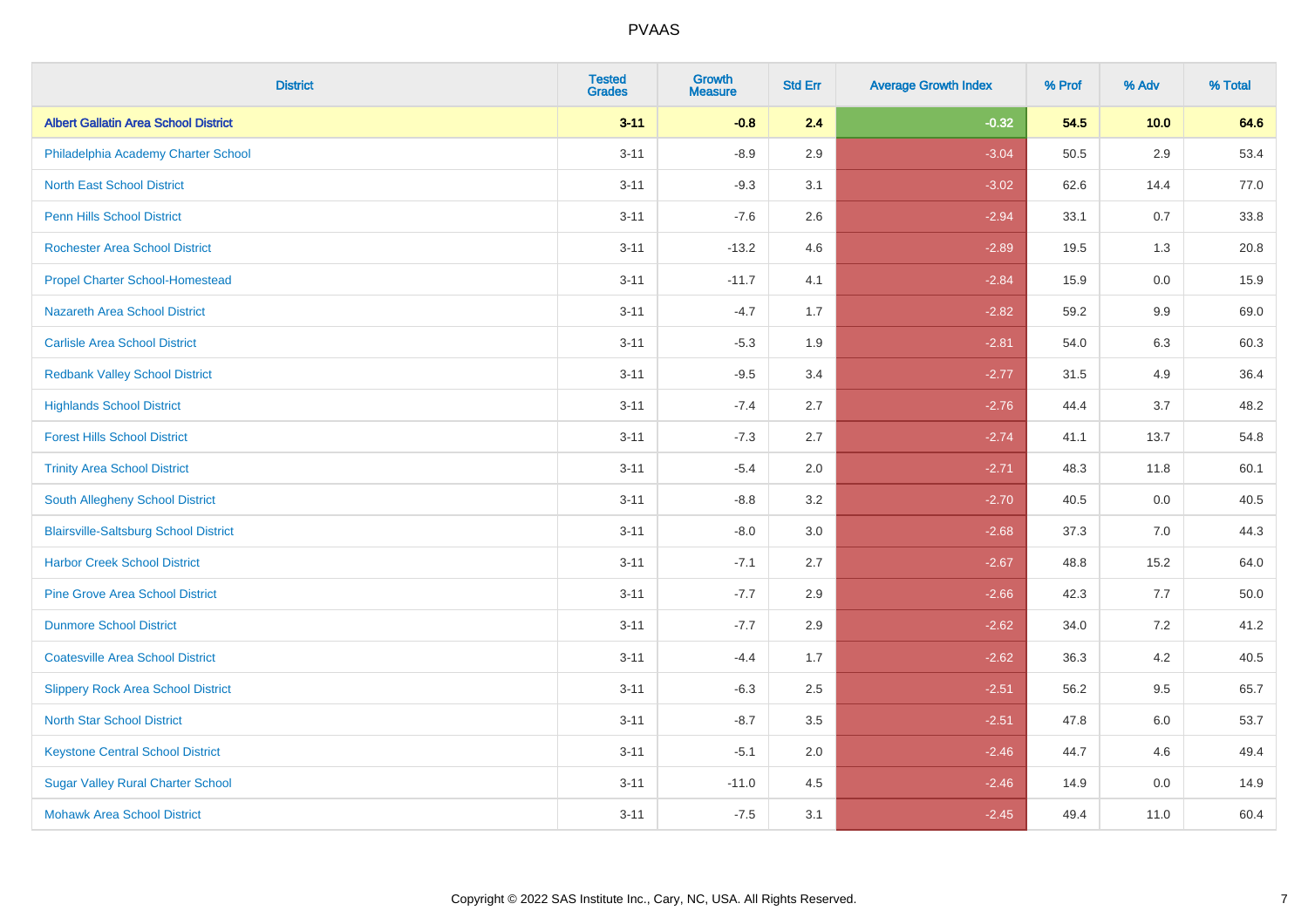| <b>District</b>                                | <b>Tested</b><br><b>Grades</b> | <b>Growth</b><br><b>Measure</b> | <b>Std Err</b> | <b>Average Growth Index</b> | % Prof | % Adv | % Total |
|------------------------------------------------|--------------------------------|---------------------------------|----------------|-----------------------------|--------|-------|---------|
| <b>Albert Gallatin Area School District</b>    | $3 - 11$                       | $-0.8$                          | 2.4            | $-0.32$                     | 54.5   | 10.0  | 64.6    |
| <b>Farrell Area School District</b>            | $3 - 11$                       | $-10.4$                         | 4.3            | $-2.41$                     | 19.0   | 0.0   | 19.0    |
| <b>Freedom Area School District</b>            | $3 - 11$                       | $-7.1$                          | 3.0            | $-2.37$                     | 43.8   | 4.2   | 47.9    |
| <b>Southmoreland School District</b>           | $3 - 11$                       | $-8.3$                          | 3.6            | $-2.32$                     | 56.8   | 7.2   | 64.0    |
| <b>Upper Moreland Township School District</b> | $3 - 11$                       | $-5.0$                          | 2.2            | $-2.31$                     | 57.9   | 4.0   | 61.9    |
| Salisbury-Elk Lick School District             | $3 - 11$                       | $-13.5$                         | 5.9            | $-2.30$                     | 27.8   | 0.0   | 27.8    |
| <b>Indiana Area School District</b>            | $3 - 11$                       | $-5.3$                          | 2.3            | $-2.28$                     | 47.6   | 18.4  | 66.1    |
| <b>Oxford Area School District</b>             | $3 - 11$                       | $-4.3$                          | 1.9            | $-2.26$                     | 41.3   | 8.0   | 49.3    |
| <b>East Lycoming School District</b>           | $3 - 11$                       | $-6.0$                          | 2.7            | $-2.24$                     | 48.3   | 4.2   | 52.5    |
| <b>Windber Area School District</b>            | $3 - 11$                       | $-7.2$                          | 3.2            | $-2.24$                     | 55.4   | 7.2   | 62.6    |
| <b>Muncy School District</b>                   | $3 - 11$                       | $-8.1$                          | 3.7            | $-2.21$                     | 42.0   | 3.8   | 45.8    |
| Jim Thorpe Area School District                | $3 - 11$                       | $-5.8$                          | 2.7            | $-2.19$                     | 33.3   | 7.4   | 40.7    |
| <b>Perkiomen Valley School District</b>        | $3 - 11$                       | $-3.5$                          | 1.6            | $-2.18$                     | 53.8   | 13.4  | 67.2    |
| <b>Crawford Central School District</b>        | $3 - 11$                       | $-4.7$                          | 2.2            | $-2.15$                     | 40.6   | 10.5  | 51.1    |
| <b>Aliquippa School District</b>               | $3 - 11$                       | $-9.0$                          | 4.2            | $-2.14$                     | 11.0   | 0.0   | 11.0    |
| <b>Williams Valley School District</b>         | $3 - 11$                       | $-7.3$                          | 3.4            | $-2.13$                     | 23.2   | 0.0   | 23.2    |
| <b>Middletown Area School District</b>         | $3 - 11$                       | $-5.3$                          | 2.6            | $-2.05$                     | 46.4   | 5.3   | 51.7    |
| Karns City Area School District                | $3 - 11$                       | $-6.0$                          | 2.9            | $-2.03$                     | 53.1   | 8.3   | 61.5    |
| <b>Corry Area School District</b>              | $3 - 11$                       | $-5.3$                          | 2.6            | $-2.03$                     | 38.5   | 6.0   | 44.5    |
| <b>Upper Dauphin Area School District</b>      | $3 - 11$                       | $-6.3$                          | 3.2            | $-1.98$                     | 37.4   | 4.8   | 42.2    |
| <b>Bermudian Springs School District</b>       | $3 - 11$                       | $-5.5$                          | 2.9            | $-1.94$                     | 56.4   | 6.8   | 63.2    |
| <b>Somerset Area School District</b>           | $3 - 11$                       | $-4.4$                          | 2.3            | $-1.93$                     | 44.4   | 14.9  | 59.3    |
| Mount Pleasant Area School District            | $3 - 11$                       | $-5.0$                          | 2.6            | $-1.93$                     | 52.6   | 0.0   | 52.6    |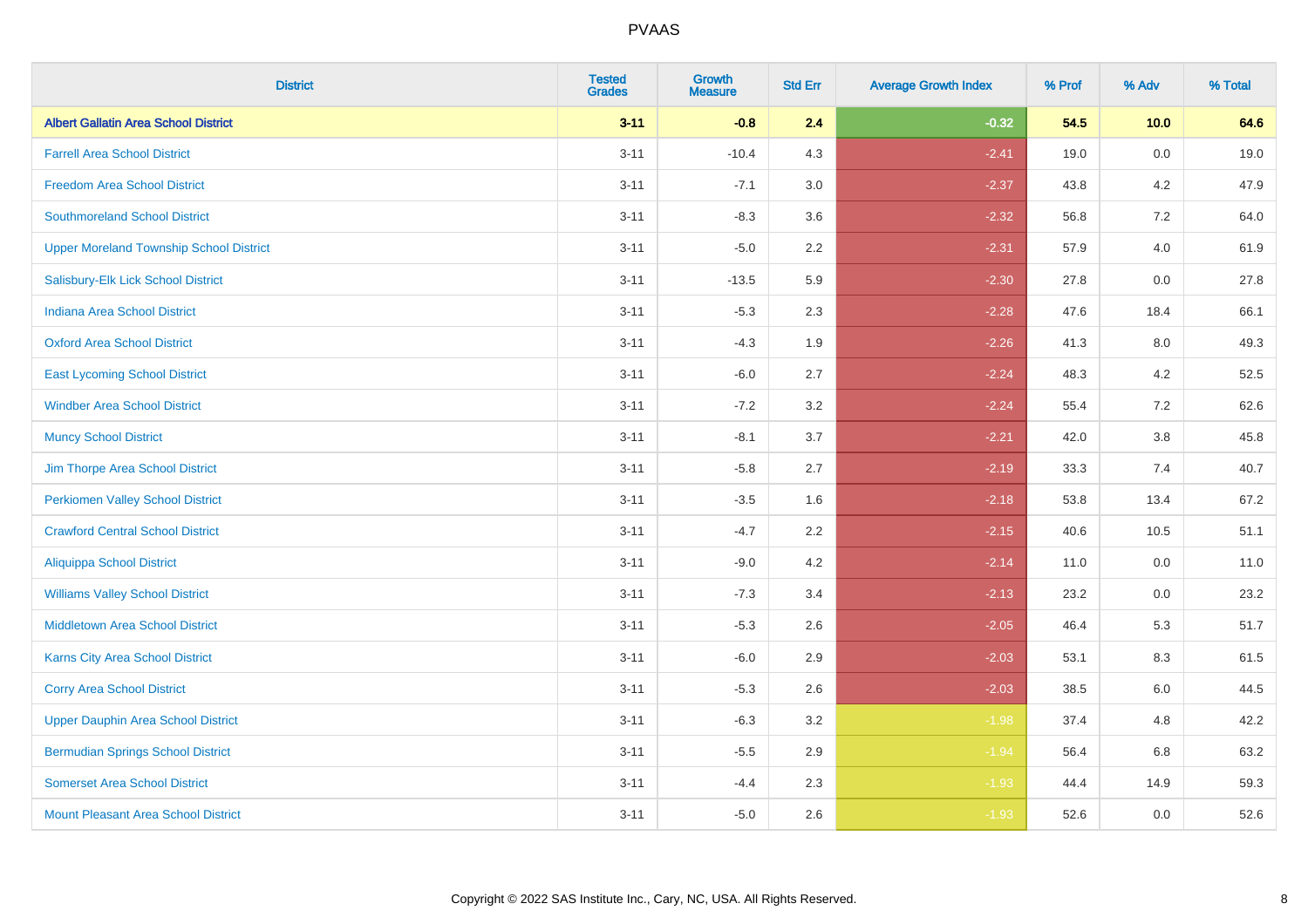| <b>District</b>                                | <b>Tested</b><br><b>Grades</b> | <b>Growth</b><br><b>Measure</b> | <b>Std Err</b> | <b>Average Growth Index</b> | % Prof | % Adv   | % Total |
|------------------------------------------------|--------------------------------|---------------------------------|----------------|-----------------------------|--------|---------|---------|
| <b>Albert Gallatin Area School District</b>    | $3 - 11$                       | $-0.8$                          | 2.4            | $-0.32$                     | 54.5   | 10.0    | 64.6    |
| <b>Gettysburg Area School District</b>         | $3 - 11$                       | $-4.0$                          | 2.1            | $-1.89$                     | 45.3   | 14.0    | 59.3    |
| <b>Greensburg Salem School District</b>        | $3 - 11$                       | $-4.4$                          | 2.4            | $-1.88$                     | 47.6   | 4.9     | 52.4    |
| <b>East Allegheny School District</b>          | $3 - 11$                       | $-6.3$                          | 3.3            | $-1.87$                     | 31.9   | 9.7     | 41.7    |
| <b>Western Beaver County School District</b>   | $3 - 11$                       | $-7.8$                          | 4.2            | $-1.87$                     | 56.5   | 6.5     | 63.0    |
| <b>Kiski Area School District</b>              | $3 - 11$                       | $-3.7$                          | 2.0            | $-1.86$                     | 57.4   | 10.4    | 67.8    |
| <b>Brandywine Heights Area School District</b> | $3 - 11$                       | $-4.9$                          | 2.7            | $-1.81$                     | 49.2   | 8.2     | 57.4    |
| <b>Pequea Valley School District</b>           | $3 - 11$                       | $-5.8$                          | 3.2            | $-1.80$                     | 39.8   | 9.1     | 48.9    |
| <b>Pittston Area School District</b>           | $3 - 11$                       | $-10.1$                         | 5.6            | $-1.80$                     | 38.1   | 9.5     | 47.6    |
| <b>Washington School District</b>              | $3 - 11$                       | $-4.9$                          | 2.8            | $-1.76$                     | 30.1   | 2.4     | 32.5    |
| <b>Canton Area School District</b>             | $3 - 11$                       | $-5.5$                          | 3.2            | $-1.75$                     | 40.7   | 2.3     | 43.0    |
| <b>Brentwood Borough School District</b>       | $3 - 11$                       | $-5.3$                          | 3.0            | $-1.72$                     | 52.0   | 6.1     | 58.2    |
| East Pennsboro Area School District            | $3 - 11$                       | $-4.2$                          | 2.5            | $-1.71$                     | 60.8   | 8.5     | 69.3    |
| <b>Fairfield Area School District</b>          | $3 - 11$                       | $-5.6$                          | 3.4            | $-1.66$                     | 57.9   | 4.0     | 61.8    |
| <b>Shamokin Area School District</b>           | $3 - 11$                       | $-7.7$                          | 4.8            | $-1.60$                     | 38.1   | 3.2     | 41.3    |
| <b>Claysburg-Kimmel School District</b>        | $3 - 11$                       | $-5.7$                          | 4.0            | $-1.42$                     | 42.9   | 8.2     | 51.0    |
| <b>Westmont Hilltop School District</b>        | $3 - 11$                       | $-4.0$                          | 2.8            | $-1.40$                     | 36.3   | 13.3    | 49.6    |
| <b>Greencastle-Antrim School District</b>      | $3 - 11$                       | $-3.0$                          | 2.2            | $-1.36$                     | 62.4   | $9.9\,$ | 72.3    |
| <b>Ellwood City Area School District</b>       | $3 - 11$                       | $-4.2$                          | 3.2            | $-1.29$                     | 54.1   | 14.1    | 68.2    |
| <b>Shade-Central City School District</b>      | $3 - 11$                       | $-5.9$                          | 4.6            | $-1.28$                     | 27.8   | 0.0     | 27.8    |
| <b>Elk Lake School District</b>                | $3 - 11$                       | $-4.0$                          | 3.3            | $-1.23$                     | 46.2   | 3.3     | 49.4    |
| <b>Riverview School District</b>               | $3 - 11$                       | $-4.6$                          | 3.8            | $-1.20$                     | 57.9   | 15.8    | 73.7    |
| <b>Greater Johnstown School District</b>       | $3 - 11$                       | $-3.1$                          | 2.6            | $-1.19$                     | 26.1   | 0.0     | 26.1    |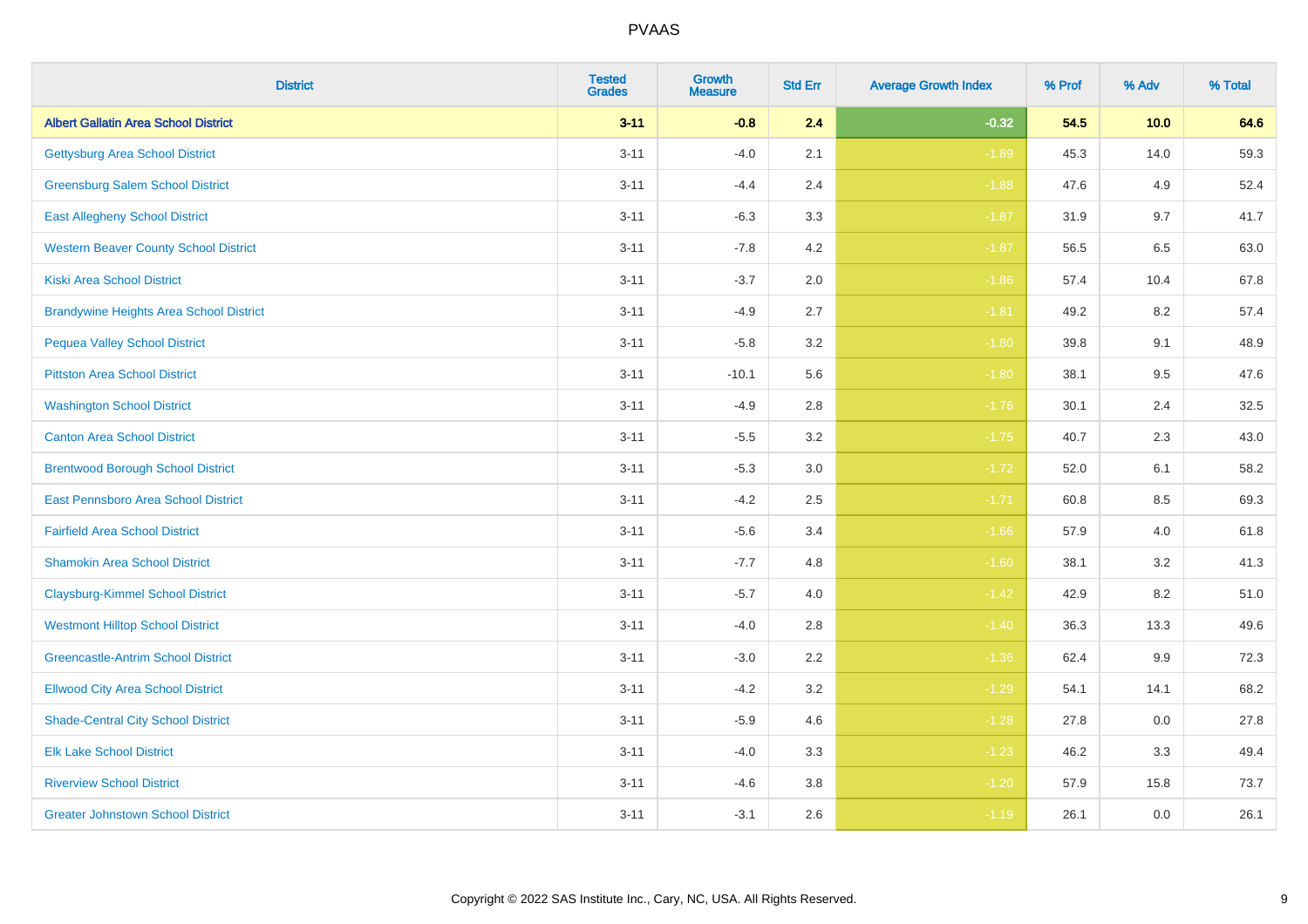| <b>District</b>                              | <b>Tested</b><br><b>Grades</b> | <b>Growth</b><br><b>Measure</b> | <b>Std Err</b> | <b>Average Growth Index</b> | % Prof | % Adv   | % Total  |
|----------------------------------------------|--------------------------------|---------------------------------|----------------|-----------------------------|--------|---------|----------|
| <b>Albert Gallatin Area School District</b>  | $3 - 11$                       | $-0.8$                          | 2.4            | $-0.32$                     | 54.5   | 10.0    | 64.6     |
| <b>Big Beaver Falls Area School District</b> | $3 - 11$                       | $-3.9$                          | 3.3            | $-1.18$                     | 34.1   | $3.5\,$ | 37.6     |
| <b>Chichester School District</b>            | $3 - 11$                       | $-2.7$                          | 2.3            | $-1.17$                     | 44.6   | 6.6     | 51.2     |
| Jeannette City School District               | $3 - 11$                       | $-4.3$                          | $3.8\,$        | $-1.13$                     | 46.7   | 7.5     | 54.2     |
| <b>Dallas School District</b>                | $3 - 11$                       | $-2.5$                          | 2.2            | $-1.12$                     | 54.9   | 7.6     | 62.4     |
| Juniata Valley School District               | $3 - 11$                       | $-3.9$                          | 3.5            | $-1.10$                     | 44.4   | 3.5     | 47.8     |
| <b>Riverside School District</b>             | $3 - 11$                       | $-3.2$                          | 3.0            | $-1.09$                     | 43.0   | 9.0     | 52.0     |
| <b>Quaker Valley School District</b>         | $3 - 11$                       | $-2.8$                          | 2.6            | $-1.08$                     | 55.2   | 13.2    | 68.4     |
| Oil City Area School District                | $3 - 11$                       | $-2.9$                          | 2.6            | $-1.08$                     | 44.4   | 5.8     | $50.2\,$ |
| <b>West Greene School District</b>           | $3 - 11$                       | $-4.5$                          | 4.3            | $-1.04$                     | 36.6   | 7.3     | 43.9     |
| <b>Lewisburg Area School District</b>        | $3 - 11$                       | $-2.7$                          | 2.6            | $-1.03$                     | 57.0   | 18.5    | 75.6     |
| <b>Seneca Valley School District</b>         | $3 - 11$                       | $-1.4$                          | 1.4            | $-0.99$                     | 57.2   | 11.4    | 68.6     |
| North Hills School District                  | $3 - 11$                       | $-1.8$                          | 1.8            | $-0.96$                     | 59.1   | 14.1    | 73.2     |
| <b>Wyoming Valley West School District</b>   | $3 - 11$                       | $-2.2$                          | 2.4            | $-0.91$                     | 49.4   | 3.0     | 52.4     |
| <b>Austin Area School District</b>           | $3 - 11$                       | $-5.7$                          | 6.4            | $-0.90$                     | 33.3   | 5.6     | 38.9     |
| <b>Montour School District</b>               | $3 - 11$                       | $-1.8$                          | 2.1            | $-0.88$                     | 61.4   | 15.1    | 76.5     |
| <b>Charleroi School District</b>             | $3 - 11$                       | $-2.6$                          | 3.0            | $-0.86$                     | 55.7   | 7.4     | 63.1     |
| <b>Phoenixville Area School District</b>     | $3 - 11$                       | $-1.7$                          | 2.1            | $-0.83$                     | 59.9   | 10.6    | 70.5     |
| <b>Chartiers Valley School District</b>      | $3 - 11$                       | $-1.7$                          | 2.0            | $-0.81$                     | 54.7   | 8.4     | 63.1     |
| <b>Forest Area School District</b>           | $3 - 11$                       | $-4.4$                          | 5.4            | $-0.81$                     | 36.2   | 2.1     | 38.3     |
| <b>Lebanon School District</b>               | $3 - 11$                       | $-1.6$                          | 1.9            | $-0.80$                     | 24.4   | 2.6     | 27.0     |
| Shenango Area School District                | $3 - 11$                       | $-2.6$                          | 3.3            | $-0.79$                     | 50.6   | 13.9    | 64.6     |
| <b>Gillingham Charter School</b>             | $3 - 11$                       | $-4.4$                          | 5.6            | $-0.77$                     | 20.8   | 8.3     | 29.2     |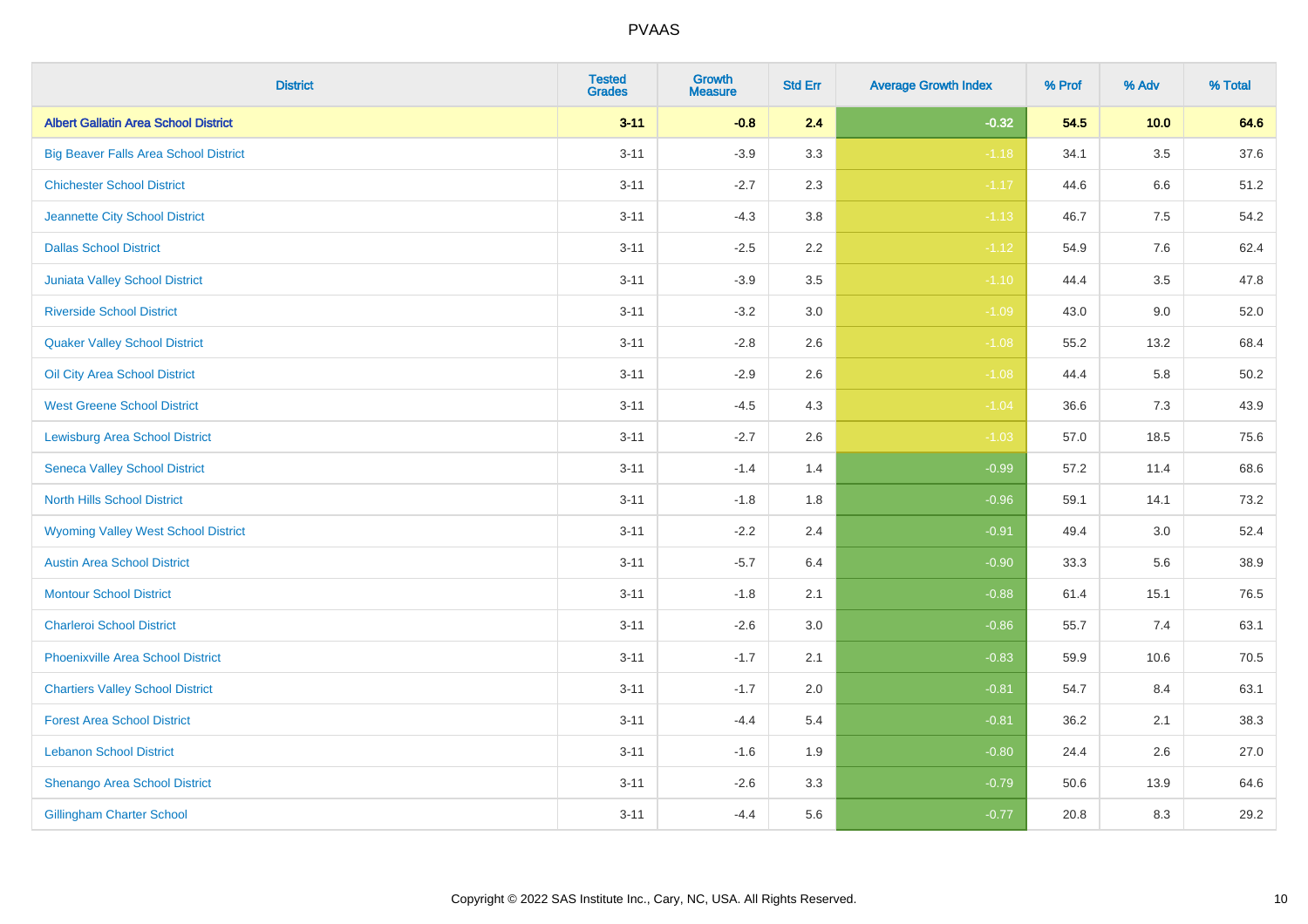| <b>District</b>                              | <b>Tested</b><br><b>Grades</b> | <b>Growth</b><br><b>Measure</b> | <b>Std Err</b> | <b>Average Growth Index</b> | % Prof | % Adv   | % Total |
|----------------------------------------------|--------------------------------|---------------------------------|----------------|-----------------------------|--------|---------|---------|
| <b>Albert Gallatin Area School District</b>  | $3 - 11$                       | $-0.8$                          | 2.4            | $-0.32$                     | 54.5   | 10.0    | 64.6    |
| <b>Bald Eagle Area School District</b>       | $3 - 11$                       | $-2.1$                          | 2.7            | $-0.75$                     | 48.4   | 9.4     | 57.7    |
| Huntingdon Area School District              | $3 - 11$                       | $-2.0$                          | 2.7            | $-0.72$                     | 36.8   | 10.3    | 47.0    |
| Mt Lebanon School District                   | $3 - 11$                       | $-1.0$                          | 1.5            | $-0.70$                     | 61.9   | 24.0    | 85.9    |
| <b>Lehighton Area School District</b>        | $3 - 11$                       | $-1.6$                          | 2.3            | $-0.70$                     | 51.1   | 5.6     | 56.7    |
| <b>North Pocono School District</b>          | $3 - 11$                       | $-2.3$                          | 3.4            | $-0.68$                     | 52.0   | 16.4    | 68.5    |
| <b>Cheltenham School District</b>            | $3 - 11$                       | $-1.4$                          | 2.1            | $-0.67$                     | 46.1   | 10.0    | 56.1    |
| <b>Fannett-Metal School District</b>         | $3 - 11$                       | $-3.4$                          | 5.1            | $-0.67$                     | 38.7   | 8.1     | 46.8    |
| <b>Susquehanna Community School District</b> | $3 - 11$                       | $-2.8$                          | 4.2            | $-0.66$                     | 49.4   | 6.9     | 56.3    |
| <b>Burgettstown Area School District</b>     | $3 - 11$                       | $-2.1$                          | 3.4            | $-0.62$                     | 50.0   | 1.4     | 51.4    |
| <b>Central Greene School District</b>        | $3 - 11$                       | $-1.6$                          | 2.8            | $-0.55$                     | 54.2   | 2.8     | 57.0    |
| Canon-Mcmillan School District               | $3 - 11$                       | $-0.8$                          | 1.6            | $-0.50$                     | 58.7   | 15.9    | 74.6    |
| South Side Area School District              | $3 - 11$                       | $-1.6$                          | 3.3            | $-0.48$                     | 50.0   | $6.8\,$ | 56.8    |
| <b>Shaler Area School District</b>           | $3 - 11$                       | $-0.8$                          | 1.9            | $-0.43$                     | 49.1   | 9.6     | 58.7    |
| North Schuylkill School District             | $3 - 11$                       | $-1.0$                          | 2.4            | $-0.42$                     | 41.8   | 5.1     | 46.8    |
| <b>Sharpsville Area School District</b>      | $3 - 11$                       | $-1.4$                          | 3.5            | $-0.40$                     | 55.2   | 13.4    | 68.7    |
| <b>Palmerton Area School District</b>        | $3 - 11$                       | $-1.2$                          | 3.0            | $-0.39$                     | 57.4   | 5.0     | 62.4    |
| Hope For Hyndman Charter School              | $3 - 11$                       | $-2.0$                          | 6.1            | $-0.32$                     | 33.3   | 0.0     | 33.3    |
| <b>Albert Gallatin Area School District</b>  | $3 - 11$                       | $-0.8$                          | 2.4            | $-0.32$                     | 54.5   | 10.0    | 64.6    |
| <b>Cornell School District</b>               | $3 - 11$                       | $-1.6$                          | 5.0            | $-0.32$                     | 33.8   | 1.5     | 35.4    |
| <b>Tuscarora School District</b>             | $3 - 11$                       | $-0.6$                          | 2.3            | $-0.27$                     | 45.1   | 8.1     | 53.2    |
| <b>Penn Manor School District</b>            | $3 - 11$                       | $-0.4$                          | 1.6            | $-0.25$                     | 51.9   | 12.6    | 64.5    |
| <b>Lakeview School District</b>              | $3 - 11$                       | $-0.9$                          | 3.7            | $-0.24$                     | 60.3   | 3.2     | 63.5    |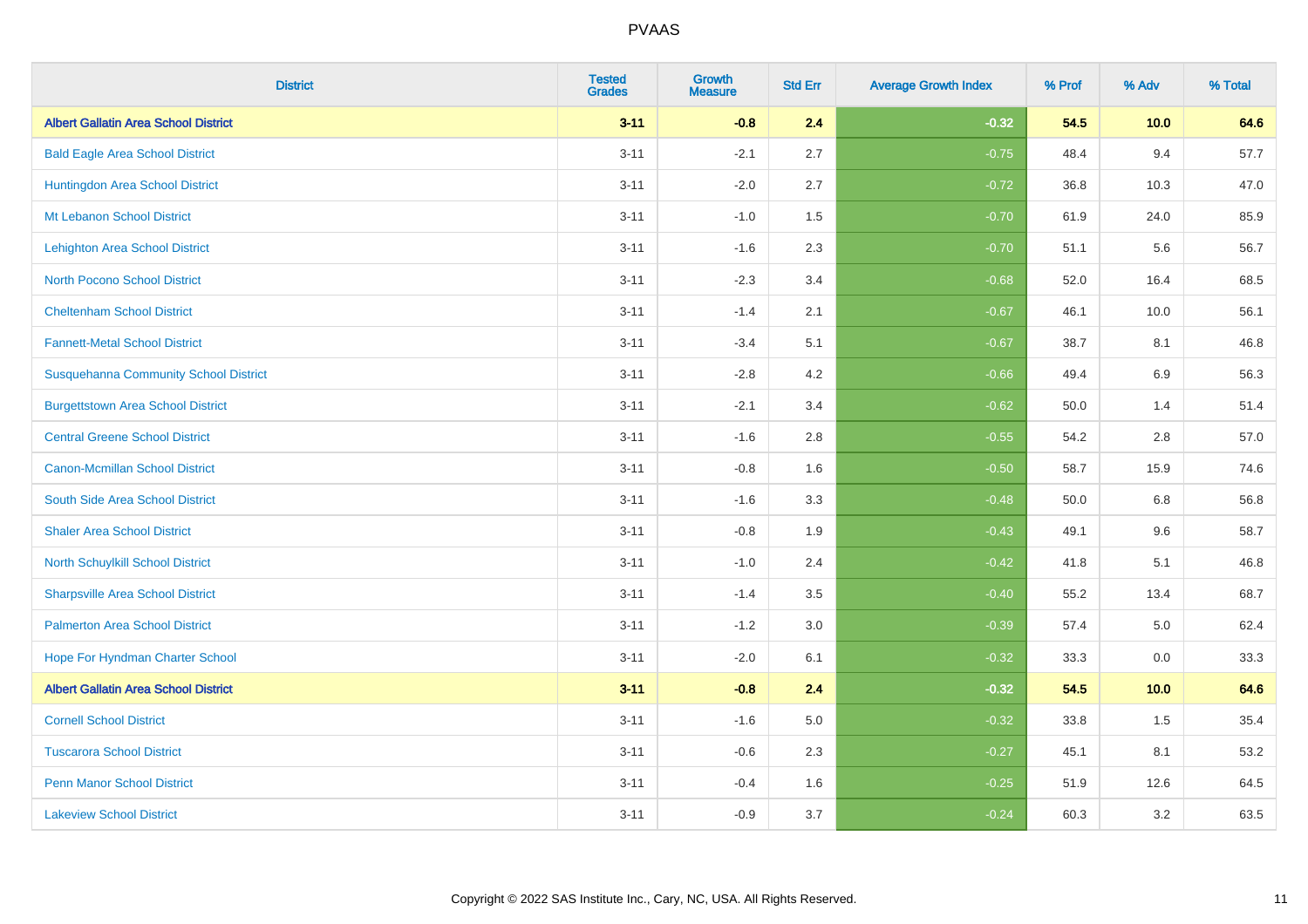| <b>District</b>                             | <b>Tested</b><br><b>Grades</b> | <b>Growth</b><br><b>Measure</b> | <b>Std Err</b> | <b>Average Growth Index</b> | % Prof | % Adv   | % Total |
|---------------------------------------------|--------------------------------|---------------------------------|----------------|-----------------------------|--------|---------|---------|
| <b>Albert Gallatin Area School District</b> | $3 - 11$                       | $-0.8$                          | 2.4            | $-0.32$                     | 54.5   | 10.0    | 64.6    |
| <b>Girard School District</b>               | $3 - 11$                       | $-0.6$                          | 2.7            | $-0.22$                     | 53.9   | 15.6    | 69.6    |
| <b>Harrisburg City School District</b>      | $3 - 11$                       | $-0.4$                          | 2.1            | $-0.19$                     | 15.1   | 0.4     | 15.5    |
| <b>Mount Carmel Area School District</b>    | $3 - 11$                       | $-0.6$                          | 3.1            | $-0.18$                     | 45.3   | 2.1     | 47.4    |
| <b>Crestwood School District</b>            | $3 - 11$                       | $-0.4$                          | 2.4            | $-0.17$                     | 57.4   | 17.0    | 74.4    |
| <b>Southern Lehigh School District</b>      | $3 - 11$                       | $-0.4$                          | 2.3            | $-0.17$                     | 66.1   | 11.9    | 78.0    |
| <b>Bellefonte Area School District</b>      | $3 - 11$                       | $-0.4$                          | 2.2            | $-0.17$                     | 47.6   | 10.6    | 58.2    |
| <b>Otto-Eldred School District</b>          | $3 - 11$                       | $-0.7$                          | 4.2            | $-0.15$                     | 56.2   | 6.2     | 62.5    |
| <b>Oley Valley School District</b>          | $3 - 11$                       | $-0.4$                          | 2.8            | $-0.15$                     | 43.1   | 12.9    | 56.0    |
| <b>Central Fulton School District</b>       | $3 - 11$                       | $-0.5$                          | 3.5            | $-0.14$                     | 51.4   | 8.6     | 60.0    |
| <b>Blue Ridge School District</b>           | $3 - 11$                       | $-0.5$                          | 3.6            | $-0.12$                     | 44.6   | 3.1     | 47.7    |
| New Kensington-Arnold School District       | $3 - 11$                       | $-0.4$                          | 3.8            | $-0.10$                     | 40.7   | 3.7     | 44.4    |
| <b>Chester-Upland School District</b>       | $3 - 11$                       | $-0.3$                          | 2.7            | $-0.09$                     | 13.8   | $0.8\,$ | 14.6    |
| <b>Warren County School District</b>        | $3 - 11$                       | $-0.1$                          | 1.8            | $-0.06$                     | 37.2   | 5.3     | 42.6    |
| <b>Mercer Area School District</b>          | $3 - 11$                       | $-0.2$                          | 3.3            | $-0.06$                     | 56.0   | $8.0\,$ | 64.0    |
| Penn Cambria School District                | $3 - 11$                       | $-0.0$                          | 2.7            | $-0.01$                     | 61.5   | 7.7     | 69.2    |
| <b>Susquenita School District</b>           | $3 - 11$                       | $-0.1$                          | 2.8            | $-0.01$                     | 47.7   | 10.1    | 57.8    |
| <b>Wilkes-Barre Area School District</b>    | $3 - 11$                       | 0.1                             | 3.2            | 0.02                        | 35.5   | 5.4     | 40.9    |
| East Stroudsburg Area School District       | $3 - 11$                       | 0.1                             | 1.6            | 0.05                        | 45.8   | 7.8     | 53.6    |
| <b>West Branch Area School District</b>     | $3 - 11$                       | 0.2                             | 3.8            | 0.05                        | 47.2   | 1.9     | 49.1    |
| <b>Hempfield School District</b>            | $3 - 11$                       | 0.1                             | 1.4            | 0.08                        | 58.2   | 9.9     | 68.2    |
| Insight PA Cyber Charter School             | $3 - 11$                       | 0.7                             | 5.7            | 0.12                        | 50.0   | 4.8     | 54.8    |
| <b>Danville Area School District</b>        | $3 - 11$                       | 0.4                             | 2.6            | 0.15                        | 57.4   | 18.4    | 75.7    |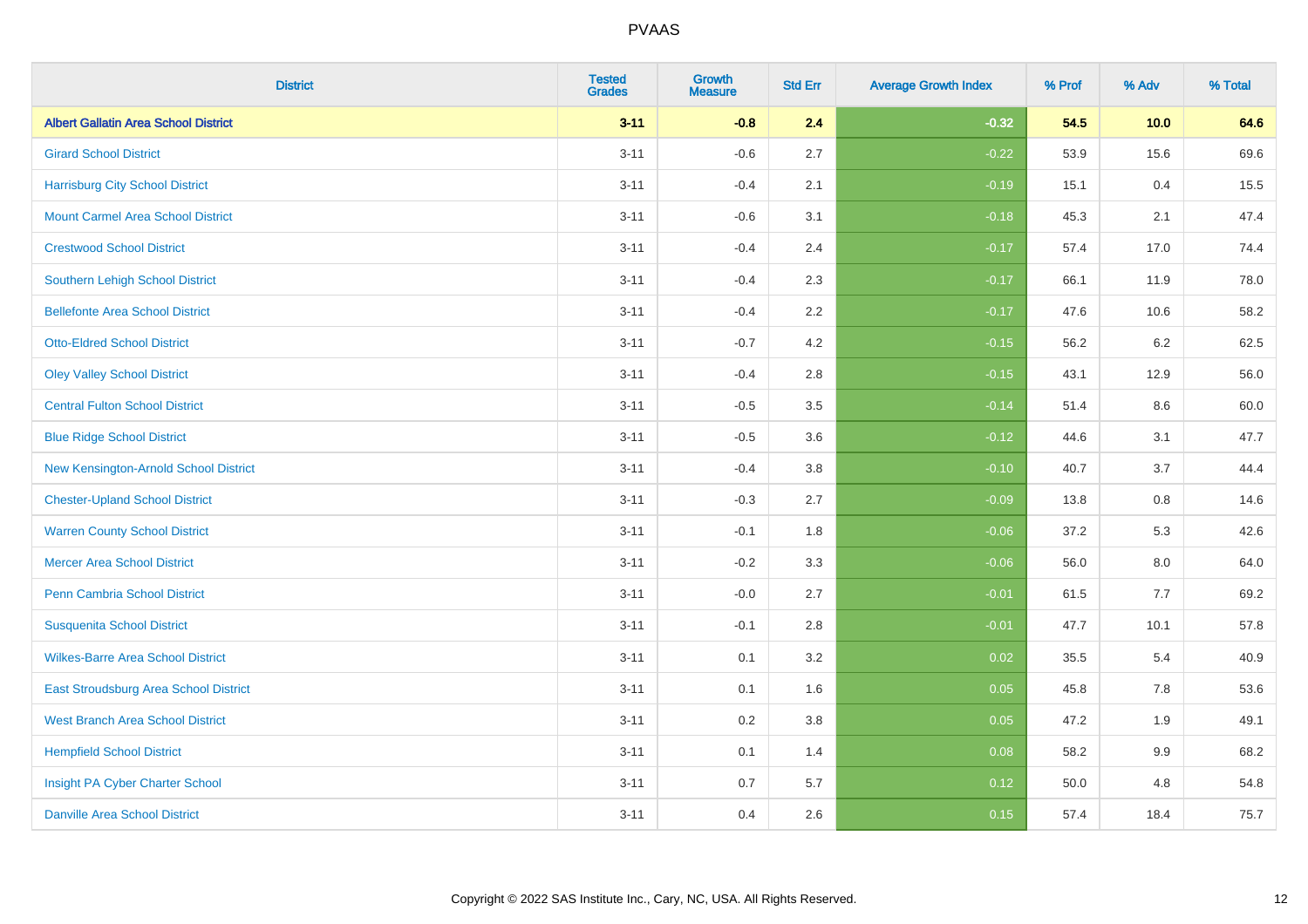| <b>District</b>                               | <b>Tested</b><br><b>Grades</b> | Growth<br><b>Measure</b> | <b>Std Err</b> | <b>Average Growth Index</b> | % Prof | % Adv | % Total |
|-----------------------------------------------|--------------------------------|--------------------------|----------------|-----------------------------|--------|-------|---------|
| <b>Albert Gallatin Area School District</b>   | $3 - 11$                       | $-0.8$                   | 2.4            | $-0.32$                     | 54.5   | 10.0  | 64.6    |
| Northern Lebanon School District              | $3 - 11$                       | 0.4                      | 2.5            | 0.15                        | 28.0   | 3.0   | 31.0    |
| <b>Brockway Area School District</b>          | $3 - 11$                       | 0.6                      | 3.6            | 0.16                        | 49.2   | 7.7   | 56.9    |
| Jersey Shore Area School District             | $3 - 11$                       | 0.5                      | 2.6            | 0.21                        | 47.1   | 9.2   | 56.2    |
| <b>Greenville Area School District</b>        | $3 - 11$                       | 0.7                      | 2.9            | 0.26                        | 53.4   | 6.9   | 60.3    |
| <b>Greater Latrobe School District</b>        | $3 - 11$                       | $0.6\,$                  | 1.9            | 0.31                        | 55.5   | 14.1  | 69.5    |
| Lehigh Valley Academy Regional Charter School | $3 - 11$                       | 0.7                      | 2.3            | 0.32                        | 46.3   | 5.0   | 51.4    |
| <b>Lower Dauphin School District</b>          | $3 - 11$                       | 0.6                      | 1.9            | 0.33                        | 49.2   | 12.6  | 61.8    |
| <b>Lakeland School District</b>               | $3 - 11$                       | 1.1                      | 2.8            | 0.38                        | 48.6   | 3.7   | 52.3    |
| <b>Gateway School District</b>                | $3 - 11$                       | 0.8                      | 2.2            | 0.38                        | 52.1   | 13.8  | 65.9    |
| <b>South Eastern School District</b>          | $3 - 11$                       | 0.9                      | 2.4            | 0.39                        | 54.8   | 6.6   | 61.4    |
| <b>Galeton Area School District</b>           | $3 - 11$                       | 2.2                      | 5.3            | 0.42                        | 41.3   | 4.4   | 45.6    |
| <b>Union Area School District</b>             | $3 - 11$                       | 1.9                      | 4.3            | 0.44                        | 61.5   | 0.0   | 61.5    |
| <b>Upper Adams School District</b>            | $3 - 11$                       | 1.3                      | 2.9            | 0.47                        | 55.2   | 8.6   | 63.8    |
| <b>Hanover Area School District</b>           | $3 - 11$                       | 2.2                      | 4.6            | 0.48                        | 42.9   | 5.7   | 48.6    |
| <b>Schuylkill Valley School District</b>      | $3 - 11$                       | 1.4                      | 2.5            | 0.56                        | 55.1   | 10.2  | 65.3    |
| <b>Forbes Road School District</b>            | $3 - 11$                       | 2.8                      | 5.1            | 0.56                        | 41.4   | 10.3  | 51.7    |
| <b>Commodore Perry School District</b>        | $3 - 11$                       | 3.2                      | 5.5            | 0.58                        | 58.3   | 0.0   | 58.3    |
| <b>Laurel School District</b>                 | $3 - 11$                       | 1.8                      | 3.1            | 0.59                        | 70.1   | 2.3   | 72.4    |
| <b>United School District</b>                 | $3 - 11$                       | 2.1                      | 3.4            | 0.63                        | 60.3   | 6.6   | 66.9    |
| <b>Athens Area School District</b>            | $3 - 11$                       | 1.6                      | 2.5            | 0.64                        | 46.9   | 7.6   | 54.5    |
| <b>Marple Newtown School District</b>         | $3 - 11$                       | 2.0                      | 2.4            | 0.81                        | 57.6   | 12.8  | 70.4    |
| <b>Mcguffey School District</b>               | $3 - 11$                       | 2.1                      | 2.6            | 0.81                        | 57.7   | 3.1   | 60.8    |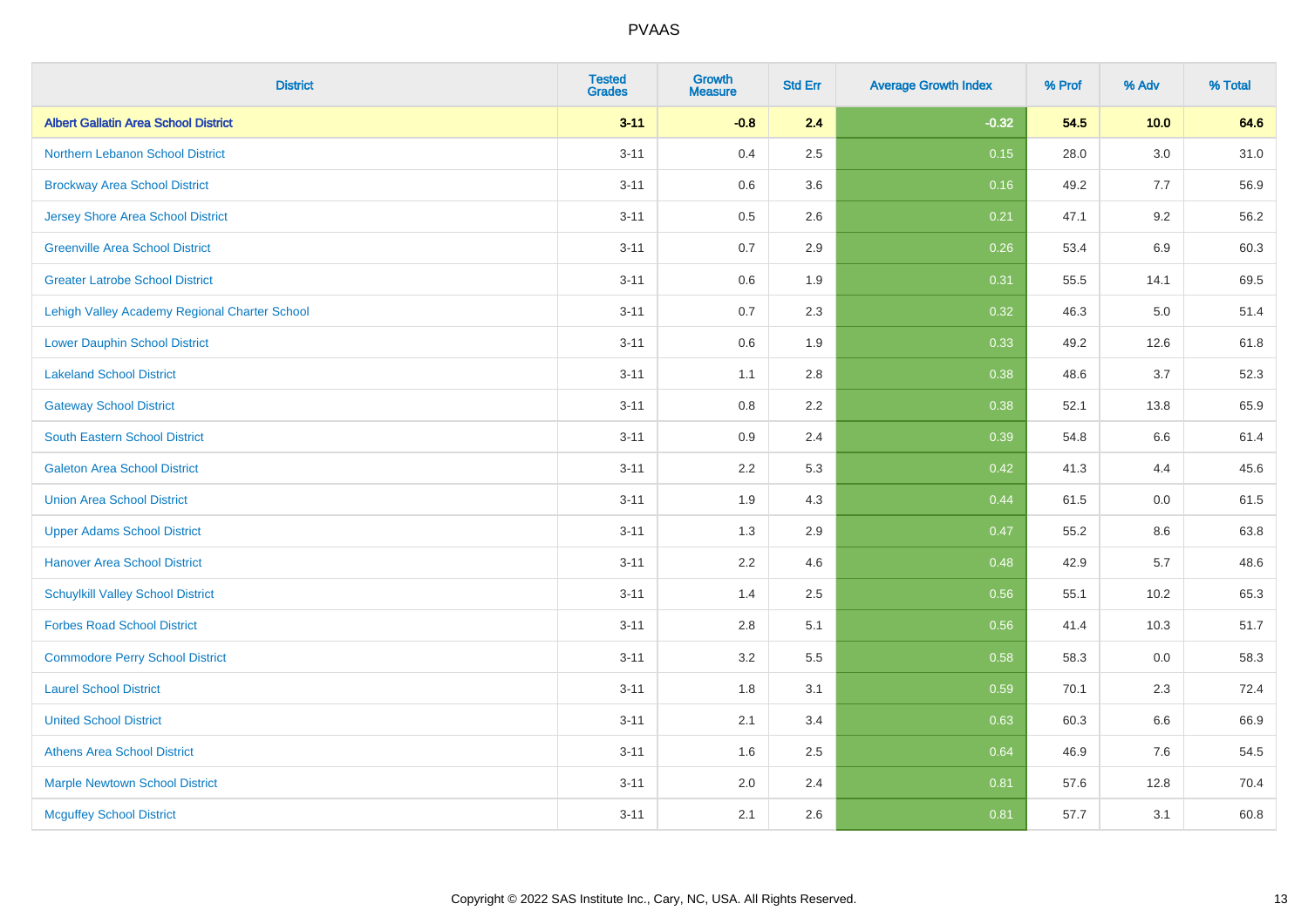| <b>District</b>                                | <b>Tested</b><br><b>Grades</b> | <b>Growth</b><br><b>Measure</b> | <b>Std Err</b> | <b>Average Growth Index</b> | % Prof | % Adv   | % Total  |
|------------------------------------------------|--------------------------------|---------------------------------|----------------|-----------------------------|--------|---------|----------|
| <b>Albert Gallatin Area School District</b>    | $3 - 11$                       | $-0.8$                          | 2.4            | $-0.32$                     | 54.5   | 10.0    | 64.6     |
| West Jefferson Hills School District           | $3 - 11$                       | 1.8                             | 2.1            | 0.88                        | 55.7   | 20.8    | 76.4     |
| South Fayette Township School District         | $3 - 11$                       | 1.7                             | 2.0            | 0.88                        | 61.0   | 26.5    | 87.6     |
| <b>Bedford Area School District</b>            | $3 - 11$                       | 2.5                             | 2.6            | 0.93                        | 48.5   | 10.0    | 58.5     |
| Northwestern Lehigh School District            | $3 - 11$                       | 2.2                             | 2.3            | 0.93                        | 53.3   | 9.7     | 63.0     |
| <b>Keystone School District</b>                | $3 - 11$                       | 3.1                             | 3.3            | 0.94                        | 50.6   | 6.5     | 57.1     |
| <b>Baldwin-Whitehall School District</b>       | $3 - 11$                       | 1.8                             | 1.9            | 0.94                        | 58.6   | $8.6\,$ | 67.1     |
| <b>Clairton City School District</b>           | $3 - 11$                       | 3.5                             | 3.7            | 0.95                        | 13.4   | 0.0     | 13.4     |
| <b>Lower Moreland Township School District</b> | $3 - 11$                       | 2.0                             | 2.2            | 0.95                        | 62.8   | 17.0    | 79.8     |
| <b>Berlin Brothersvalley School District</b>   | $3 - 11$                       | 4.0                             | 4.2            | 0.96                        | 48.8   | 14.0    | 62.8     |
| <b>Hopewell Area School District</b>           | $3 - 11$                       | 2.6                             | 2.7            | 0.97                        | 58.4   | 4.0     | 62.4     |
| <b>Bensalem Township School District</b>       | $3 - 11$                       | 1.6                             | 1.6            | 0.98                        | 38.8   | 8.3     | 47.1     |
| <b>Tunkhannock Area School District</b>        | $3 - 11$                       | 2.3                             | 2.2            | 1.01                        | 44.9   | 9.6     | 54.6     |
| <b>Manheim Central School District</b>         | $3 - 11$                       | 2.1                             | 2.1            | 1.01                        | 53.2   | 11.6    | 64.8     |
| <b>Franklin Regional School District</b>       | $3 - 11$                       | 2.0                             | 1.9            | 1.02                        | 66.7   | 15.5    | 82.1     |
| <b>Williamsport Area School District</b>       | $3 - 11$                       | 1.9                             | 1.8            | 1.04                        | 44.1   | 12.8    | 56.9     |
| <b>General Mclane School District</b>          | $3 - 11$                       | 3.1                             | 2.9            | 1.07                        | 62.3   | 4.9     | 67.2     |
| Meyersdale Area School District                | $3 - 11$                       | 4.2                             | 4.0            | 1.07                        | 43.1   | 6.9     | $50.0\,$ |
| Leechburg Area School District                 | $3 - 11$                       | 4.4                             | 4.0            | 1.09                        | 47.8   | 19.6    | 67.4     |
| Morrisville Borough School District            | $3 - 11$                       | 4.8                             | 4.3            | 1.10                        | 30.2   | 2.3     | 32.6     |
| <b>Tidioute Community Charter School</b>       | $3 - 11$                       | 5.7                             | 5.1            | 1.11                        | 34.4   | 21.9    | 56.2     |
| Esperanza Cyber Charter School                 | $3 - 11$                       | 7.1                             | 6.1            | 1.16                        | 9.1    | 0.0     | 9.1      |
| <b>Central Cambria School District</b>         | $3 - 11$                       | 3.0                             | 2.5            | 1.17                        | 56.2   | 9.7     | 66.0     |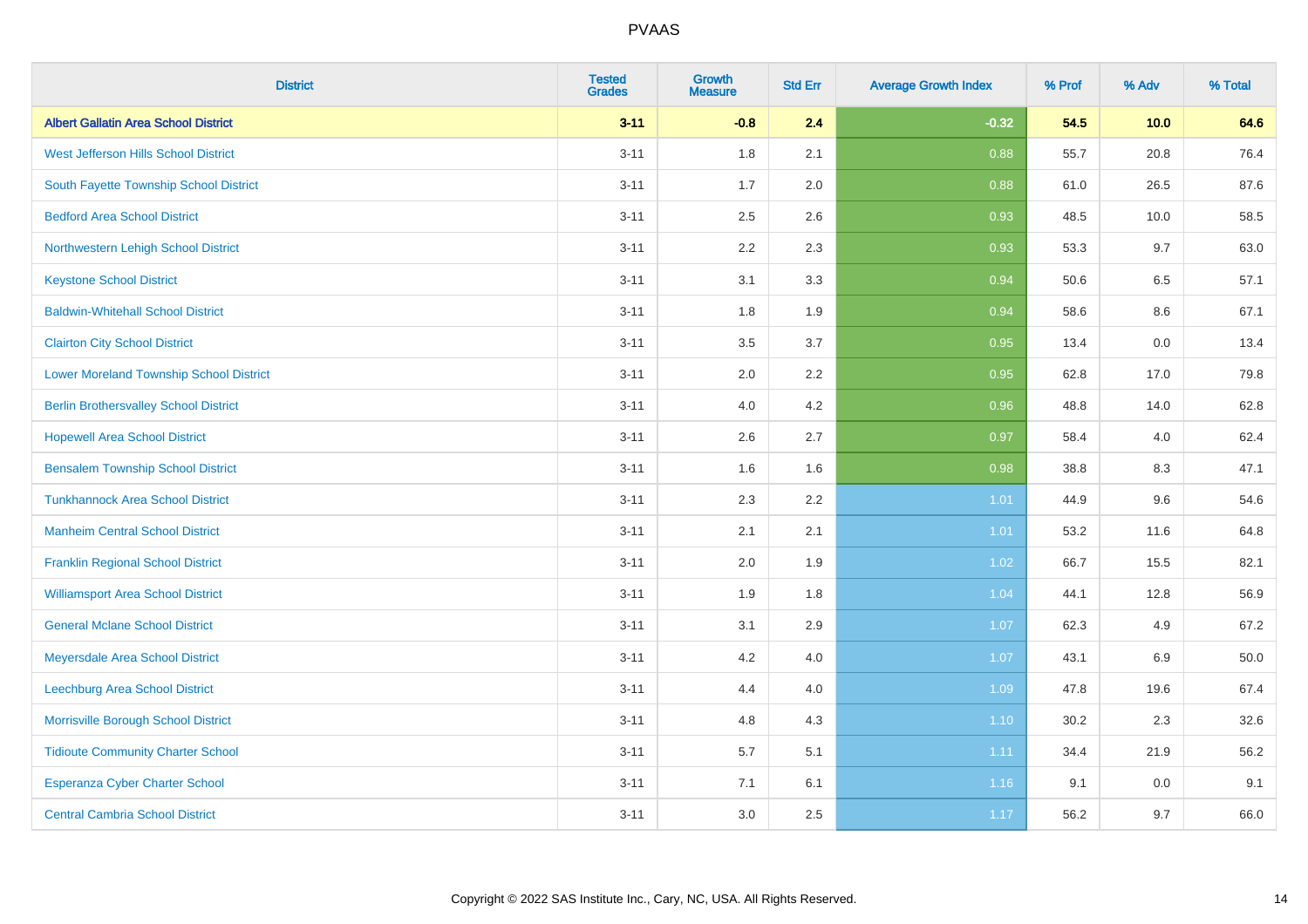| <b>District</b>                             | <b>Tested</b><br><b>Grades</b> | <b>Growth</b><br><b>Measure</b> | <b>Std Err</b> | <b>Average Growth Index</b> | % Prof | % Adv | % Total |
|---------------------------------------------|--------------------------------|---------------------------------|----------------|-----------------------------|--------|-------|---------|
| <b>Albert Gallatin Area School District</b> | $3 - 11$                       | $-0.8$                          | 2.4            | $-0.32$                     | 54.5   | 10.0  | 64.6    |
| <b>Port Allegany School District</b>        | $3 - 11$                       | 4.4                             | 3.6            | 1.21                        | 28.1   | 9.4   | 37.5    |
| <b>Halifax Area School District</b>         | $3 - 11$                       | 4.7                             | 3.9            | 1.22                        | 61.5   | 9.6   | 71.2    |
| <b>Line Mountain School District</b>        | $3 - 11$                       | 4.1                             | 3.2            | 1.27                        | 52.9   | 9.2   | 62.1    |
| <b>Fairview School District</b>             | $3 - 11$                       | 3.4                             | 2.6            | 1.32                        | 57.2   | 17.6  | 74.8    |
| <b>Spring Cove School District</b>          | $3 - 11$                       | 3.4                             | 2.5            | 1.33                        | 47.8   | 12.7  | 60.4    |
| <b>Ligonier Valley School District</b>      | $3 - 11$                       | 4.2                             | 3.1            | 1.34                        | 59.1   | 10.3  | 69.5    |
| <b>Pottsgrove School District</b>           | $3 - 11$                       | 2.8                             | 2.0            | 1.35                        | 44.0   | 10.0  | 53.9    |
| <b>Methacton School District</b>            | $3 - 11$                       | 2.5                             | 1.7            | 1.43                        | 62.5   | 16.4  | 79.0    |
| <b>Towanda Area School District</b>         | $3 - 11$                       | 4.0                             | 2.8            | 1.44                        | 39.4   | 6.6   | 46.0    |
| <b>Punxsutawney Area School District</b>    | $3 - 11$                       | 4.2                             | 2.9            | 1.45                        | 55.0   | 5.5   | 60.6    |
| <b>Everett Area School District</b>         | $3 - 11$                       | 5.0                             | 3.4            | 1.47                        | 60.5   | 1.3   | 61.8    |
| New Brighton Area School District           | $3 - 11$                       | 4.6                             | 3.1            | 1.47                        | 60.9   | 5.8   | 66.7    |
| <b>Burrell School District</b>              | $3 - 11$                       | 4.5                             | 3.1            | 1.48                        | 58.5   | 13.8  | 72.3    |
| <b>Warrior Run School District</b>          | $3 - 11$                       | 4.6                             | 3.0            | 1.51                        | 40.9   | 8.1   | 49.0    |
| <b>Armstrong School District</b>            | $3 - 11$                       | 2.6                             | 1.7            | 1.53                        | 51.5   | 6.1   | 57.6    |
| <b>Pleasant Valley School District</b>      | $3 - 11$                       | 3.1                             | 2.0            | 1.57                        | 57.2   | 5.5   | 62.8    |
| Millersburg Area School District            | $3 - 11$                       | 6.2                             | 3.8            | 1.63                        | 51.8   | 7.4   | 59.3    |
| <b>Conrad Weiser Area School District</b>   | $3 - 11$                       | 3.6                             | 2.2            | 1.63                        | 52.1   | 2.1   | 54.2    |
| <b>Central Bucks School District</b>        | $3 - 11$                       | 1.6                             | 0.9            | 1.66                        | 63.0   | 16.8  | 79.8    |
| <b>Reach Cyber Charter School</b>           | $3 - 11$                       | 8.1                             | 4.7            | 1.72                        | 42.4   | 4.6   | 47.0    |
| <b>Northgate School District</b>            | $3 - 11$                       | 6.3                             | 3.6            | 1.73                        | 53.3   | 16.7  | 70.0    |
| <b>Bentworth School District</b>            | $3 - 11$                       | 5.7                             | 3.2            | 1.75                        | 44.2   | 19.5  | 63.6    |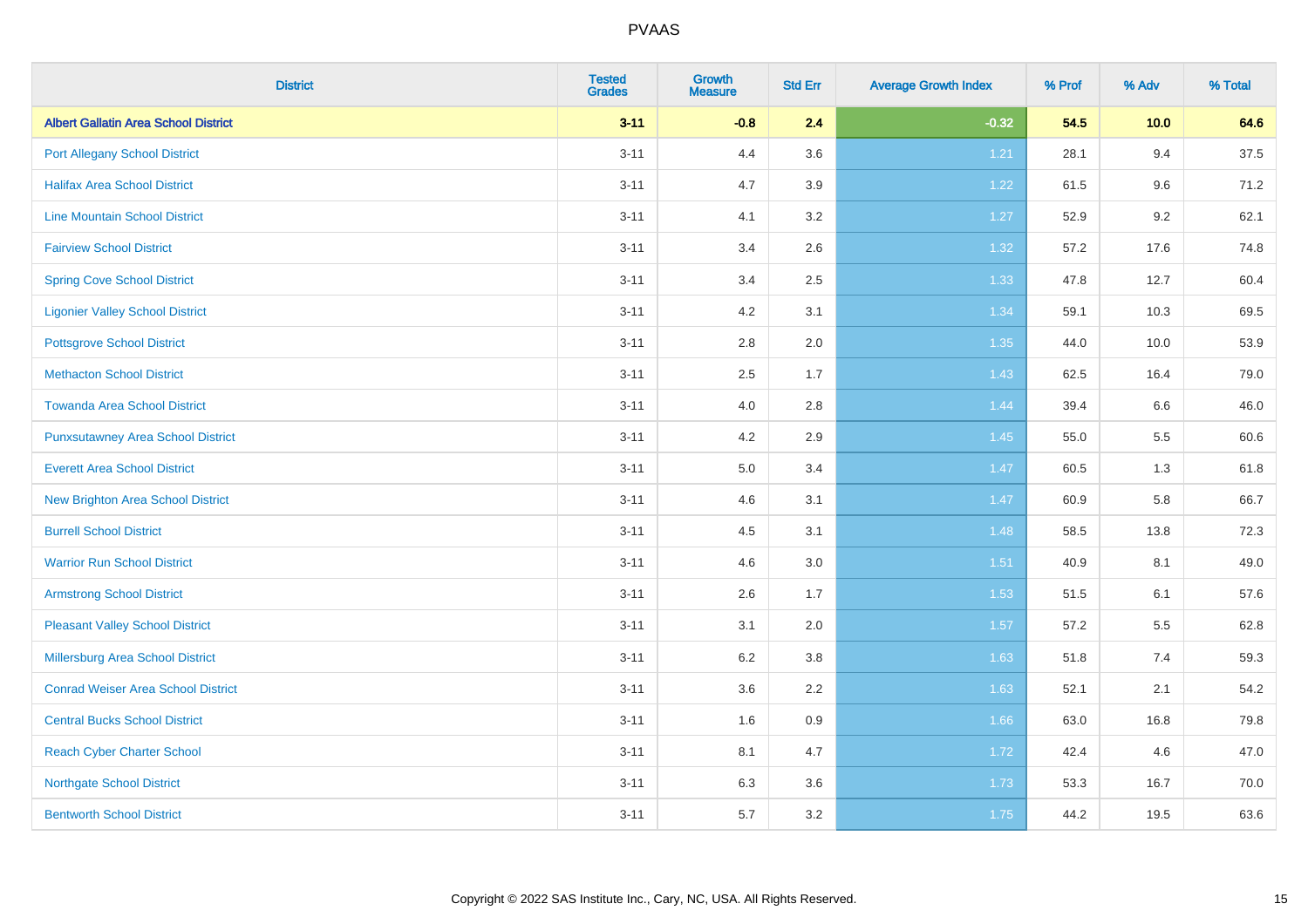| <b>District</b>                                  | <b>Tested</b><br><b>Grades</b> | <b>Growth</b><br><b>Measure</b> | <b>Std Err</b> | <b>Average Growth Index</b> | % Prof | % Adv   | % Total |
|--------------------------------------------------|--------------------------------|---------------------------------|----------------|-----------------------------|--------|---------|---------|
| <b>Albert Gallatin Area School District</b>      | $3 - 11$                       | $-0.8$                          | 2.4            | $-0.32$                     | 54.5   | 10.0    | 64.6    |
| <b>Salisbury Township School District</b>        | $3 - 11$                       | 6.3                             | 3.6            | $1.77$                      | 46.2   | 6.6     | 52.8    |
| <b>York Academy Regional Charter School</b>      | $3 - 11$                       | 9.0                             | 5.0            | 1.79                        | 55.2   | 0.0     | 55.2    |
| <b>Laurel Highlands School District</b>          | $3 - 11$                       | 4.3                             | 2.4            | 1.81                        | 44.9   | 9.6     | 54.5    |
| <b>Hanover Public School District</b>            | $3 - 11$                       | 5.2                             | 2.8            | 1.83                        | 52.2   | 14.4    | 66.7    |
| <b>Blacklick Valley School District</b>          | $3 - 11$                       | 8.0                             | 4.3            | 1.85                        | 34.1   | $0.0\,$ | 34.1    |
| <b>Uniontown Area School District</b>            | $3 - 11$                       | $6.0\,$                         | 3.2            | 1.87                        | 62.4   | 5.9     | 68.2    |
| <b>Sharon City School District</b>               | $3 - 11$                       | 4.9                             | 2.6            | 1.87                        | 48.2   | 5.3     | 53.4    |
| <b>Steel Valley School District</b>              | $3 - 11$                       | 6.5                             | 3.4            | 1.89                        | 50.7   | 5.6     | 56.3    |
| <b>Western Wayne School District</b>             | $3 - 11$                       | 5.6                             | 2.9            | 1.93                        | 41.3   | 17.4    | 58.7    |
| <b>Blackhawk School District</b>                 | $3 - 11$                       | 4.7                             | 2.3            | 2.01                        | 55.8   | 8.8     | 64.6    |
| <b>Millcreek Township School District</b>        | $3 - 11$                       | 3.1                             | 1.5            | 2.06                        | 55.6   | 14.2    | 69.7    |
| <b>Coudersport Area School District</b>          | $3 - 11$                       | 7.7                             | 3.7            | 2.06                        | 55.7   | 8.2     | 63.9    |
| <b>Keystone Oaks School District</b>             | $3 - 11$                       | $5.5\,$                         | 2.6            | 2.07                        | 53.2   | 12.1    | 65.4    |
| Community Academy Of Philadelphia Charter School | $3 - 11$                       | 5.8                             | 2.7            | 2.12                        | 26.7   | 0.9     | 27.6    |
| Pennsylvania Leadership Charter School           | $3 - 11$                       | 4.6                             | 2.2            | 2.13                        | 55.4   | 11.2    | 66.7    |
| <b>Allegheny Valley School District</b>          | $3 - 11$                       | 8.5                             | 3.9            | 2.17                        | 53.1   | 12.2    | 65.3    |
| <b>Carlynton School District</b>                 | $3 - 11$                       | 7.3                             | 3.3            | 2.22                        | 41.0   | 10.5    | 51.6    |
| <b>Agora Cyber Charter School</b>                | $3 - 11$                       | 5.8                             | 2.6            | 2.28                        | 42.8   | 6.6     | 49.4    |
| <b>Wilson Area School District</b>               | $3 - 11$                       | 6.0                             | 2.6            | 2.30                        | 48.7   | 8.5     | 57.2    |
| <b>Brookville Area School District</b>           | $3 - 11$                       | 6.9                             | 3.0            | 2.30                        | 55.2   | 15.6    | 70.8    |
| <b>Richland School District</b>                  | $3 - 11$                       | 6.7                             | 2.9            | 2.33                        | 62.2   | 19.2    | 81.4    |
| <b>Governor Mifflin School District</b>          | $3 - 11$                       | 4.1                             | 1.8            | 2.33                        | 42.5   | 7.2     | 49.7    |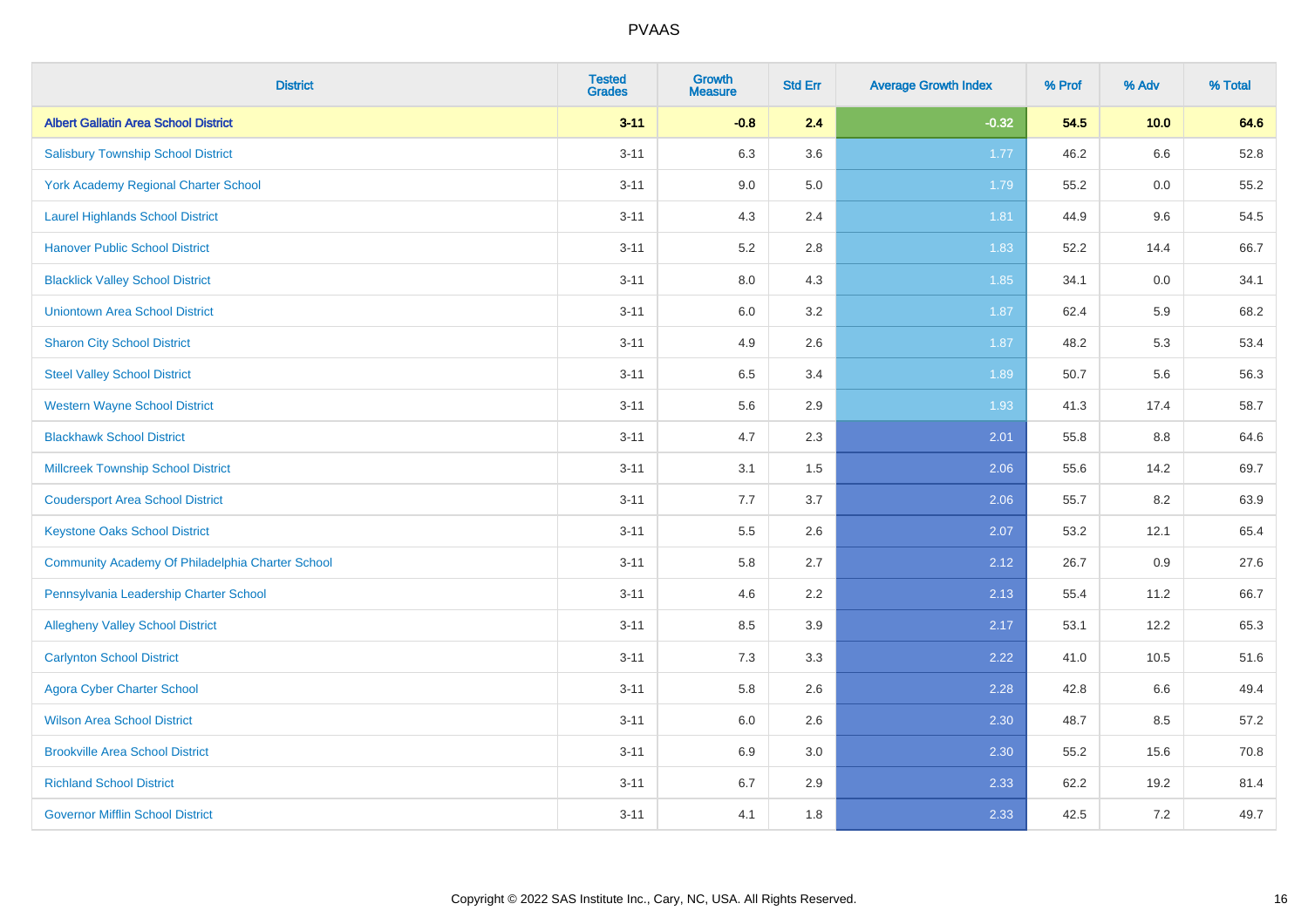| <b>District</b>                             | <b>Tested</b><br><b>Grades</b> | <b>Growth</b><br><b>Measure</b> | <b>Std Err</b> | <b>Average Growth Index</b> | % Prof | % Adv | % Total |
|---------------------------------------------|--------------------------------|---------------------------------|----------------|-----------------------------|--------|-------|---------|
| <b>Albert Gallatin Area School District</b> | $3 - 11$                       | $-0.8$                          | 2.4            | $-0.32$                     | 54.5   | 10.0  | 64.6    |
| <b>Franklin Area School District</b>        | $3 - 11$                       | 6.6                             | 2.8            | 2.34                        | 48.2   | 4.5   | 52.7    |
| <b>Hampton Township School District</b>     | $3 - 11$                       | 5.1                             | 2.2            | 2.35                        | 54.0   | 28.2  | 82.2    |
| <b>New Foundations Charter School</b>       | $3 - 11$                       | 5.4                             | 2.2            | 2.41                        | 47.2   | 2.5   | 49.8    |
| <b>Wattsburg Area School District</b>       | $3 - 11$                       | 6.5                             | 2.7            | 2.43                        | 42.7   | 7.6   | 50.3    |
| <b>Belle Vernon Area School District</b>    | $3 - 11$                       | 6.5                             | 2.6            | 2.44                        | 55.6   | 11.1  | 66.7    |
| Wilmington Area School District             | $3 - 11$                       | $7.5\,$                         | 3.0            | 2.48                        | 55.1   | 5.1   | 60.2    |
| <b>Shenandoah Valley School District</b>    | $3 - 11$                       | 9.7                             | 3.9            | 2.49                        | 28.3   | 5.0   | 33.3    |
| Northampton Area School District            | $3 - 11$                       | 4.0                             | 1.6            | 2.51                        | 52.3   | 10.8  | 63.1    |
| <b>Clarion Area School District</b>         | $3 - 11$                       | 10.3                            | 4.1            | 2.51                        | 45.4   | 14.6  | 60.0    |
| Renaissance Academy Charter School          | $3 - 11$                       | 8.3                             | 3.3            | 2.54                        | 45.6   | 22.8  | 68.4    |
| New Hope-Solebury School District           | $3 - 11$                       | 7.5                             | 2.9            | 2.57                        | 68.2   | 22.7  | 90.9    |
| <b>Penncrest School District</b>            | $3 - 11$                       | 5.7                             | 2.2            | 2.57                        | 47.2   | 7.1   | 54.3    |
| <b>Kennett Consolidated School District</b> | $3 - 11$                       | 4.8                             | 1.8            | 2.61                        | 52.5   | 10.7  | 63.2    |
| <b>Spring Grove Area School District</b>    | $3 - 11$                       | 5.6                             | 2.1            | 2.68                        | 55.1   | 15.0  | 70.1    |
| <b>Homer-Center School District</b>         | $3 - 11$                       | 9.7                             | 3.6            | 2.70                        | 45.1   | 17.2  | 62.3    |
| <b>Warwick School District</b>              | $3 - 11$                       | $5.2\,$                         | 1.9            | 2.76                        | 46.4   | 17.0  | 63.3    |
| <b>Peters Township School District</b>      | $3 - 11$                       | 5.0                             | 1.8            | 2.76                        | 59.8   | 26.1  | 85.9    |
| <b>Jenkintown School District</b>           | $3 - 11$                       | 12.5                            | 4.4            | 2.84                        | 54.6   | 29.6  | 84.1    |
| <b>Stroudsburg Area School District</b>     | $3 - 11$                       | 5.5                             | 1.9            | 2.88                        | 48.1   | 4.2   | 52.3    |
| <b>Hollidaysburg Area School District</b>   | $3 - 11$                       | 6.0                             | 2.1            | 2.88                        | 57.1   | 12.3  | 69.4    |
| Palmyra Area School District                | $3 - 11$                       | 5.6                             | 1.9            | 2.96                        | 56.4   | 15.6  | 72.0    |
| Montgomery Area School District             | $3 - 11$                       | 10.7                            | 3.6            | 2.96                        | 48.7   | 12.4  | 61.1    |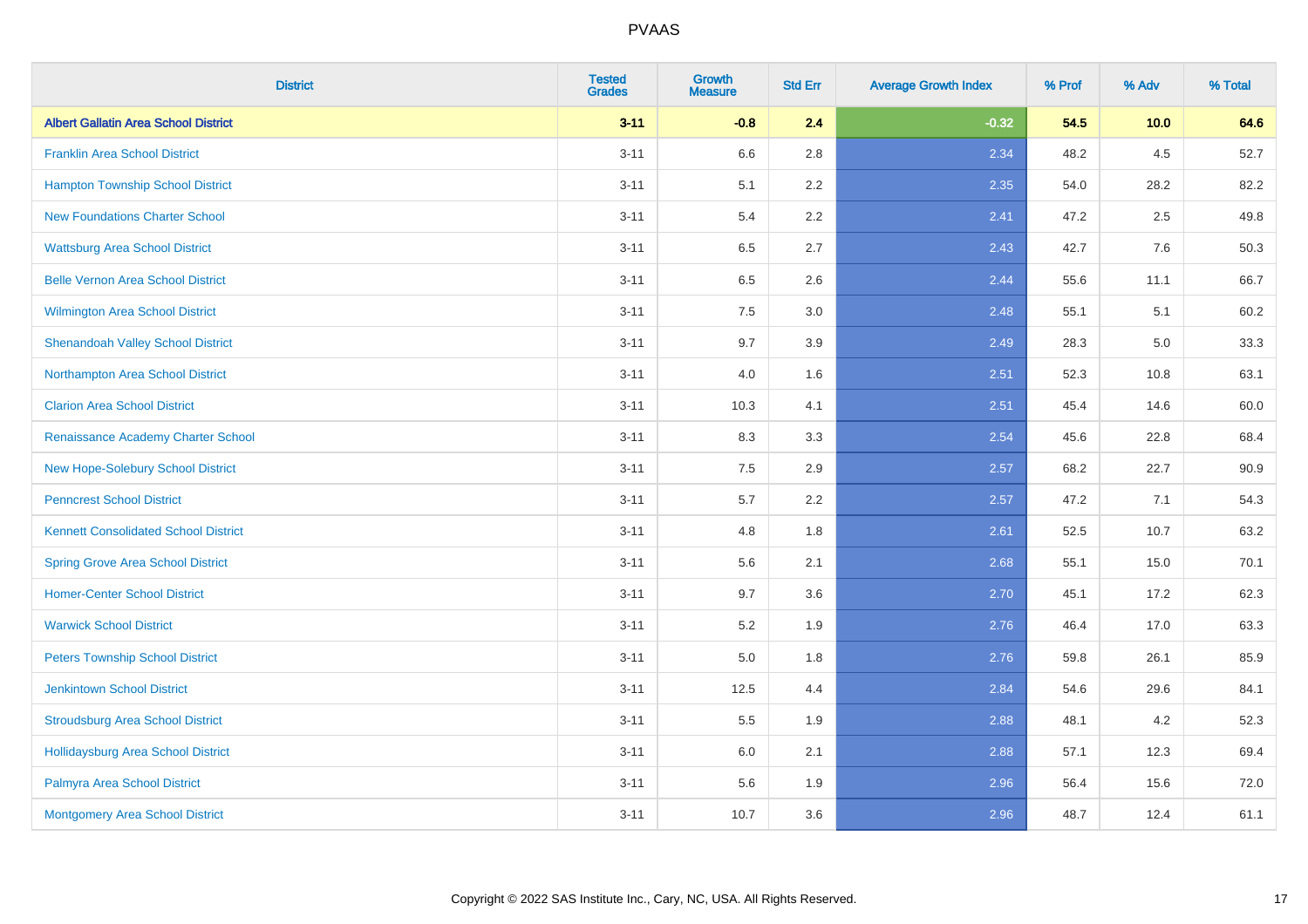| <b>District</b>                                | <b>Tested</b><br><b>Grades</b> | <b>Growth</b><br><b>Measure</b> | <b>Std Err</b> | <b>Average Growth Index</b> | % Prof | % Adv   | % Total |
|------------------------------------------------|--------------------------------|---------------------------------|----------------|-----------------------------|--------|---------|---------|
| <b>Albert Gallatin Area School District</b>    | $3 - 11$                       | $-0.8$                          | 2.4            | $-0.32$                     | 54.5   | 10.0    | 64.6    |
| <b>Neshaminy School District</b>               | $3 - 11$                       | 4.0                             | 1.3            | 3.02                        | 58.7   | $9.5\,$ | 68.2    |
| Northeastern York School District              | $3 - 11$                       | 5.9                             | 2.0            | 3.03                        | 51.1   | 16.6    | 67.6    |
| <b>Northern Cambria School District</b>        | $3 - 11$                       | 10.0                            | 3.3            | 3.04                        | 47.4   | 5.1     | 52.6    |
| Saint Marys Area School District               | $3 - 11$                       | 7.8                             | 2.6            | 3.04                        | 57.0   | 8.2     | 65.2    |
| <b>Connellsville Area School District</b>      | $3 - 11$                       | 6.1                             | 2.0            | 3.05                        | 45.4   | 7.8     | 53.2    |
| <b>Ephrata Area School District</b>            | $3 - 11$                       | 5.6                             | 1.8            | 3.12                        | 54.7   | 9.5     | 64.2    |
| <b>Avon Grove Charter School</b>               | $3 - 11$                       | 9.0                             | 2.9            | 3.13                        | 58.8   | 16.7    | 75.5    |
| <b>Bethel Park School District</b>             | $3 - 11$                       | 5.6                             | 1.8            | 3.18                        | 65.3   | 18.6    | 83.9    |
| <b>Jamestown Area School District</b>          | $3 - 11$                       | 13.5                            | 4.2            | 3.19                        | 64.4   | 13.3    | 77.8    |
| <b>Sayre Area School District</b>              | $3 - 11$                       | 11.2                            | 3.5            | 3.20                        | 52.2   | 7.5     | 59.7    |
| <b>Wayne Highlands School District</b>         | $3 - 11$                       | 7.8                             | 2.4            | 3.23                        | 52.3   | 13.1    | 65.4    |
| <b>East Penn School District</b>               | $3 - 11$                       | 4.1                             | 1.3            | 3.27                        | 55.8   | 11.5    | 67.3    |
| <b>Mechanicsburg Area School District</b>      | $3 - 11$                       | 5.9                             | 1.8            | 3.29                        | 57.2   | 13.7    | 70.9    |
| <b>Central Dauphin School District</b>         | $3 - 11$                       | 4.4                             | 1.3            | 3.32                        | 53.3   | 7.4     | 60.7    |
| <b>Mastery Charter School - Hardy Williams</b> | $3 - 11$                       | 11.4                            | 3.4            | 3.33                        | 44.3   | 5.7     | 50.0    |
| Pennsylvania Virtual Charter School            | $3 - 11$                       | 11.8                            | 3.5            | 3.37                        | 56.5   | 11.1    | 67.6    |
| <b>School Lane Charter School</b>              | $3 - 11$                       | 12.4                            | 3.6            | 3.43                        | 59.1   | 9.8     | 68.9    |
| <b>Whitehall-Coplay School District</b>        | $3 - 11$                       | 6.1                             | 1.8            | 3.45                        | 49.3   | 7.4     | 56.6    |
| <b>Hamburg Area School District</b>            | $3 - 11$                       | 8.9                             | 2.5            | 3.63                        | 43.5   | 8.2     | 51.7    |
| <b>Eastern York School District</b>            | $3 - 11$                       | 9.6                             | 2.6            | 3.71                        | 56.3   | 12.6    | 68.9    |
| <b>Midd-West School District</b>               | $3 - 11$                       | 10.3                            | 2.7            | 3.80                        | 58.0   | 13.4    | 71.4    |
| <b>Octorara Area School District</b>           | $3 - 11$                       | 9.1                             | 2.4            | 3.82                        | 52.1   | 8.5     | 60.6    |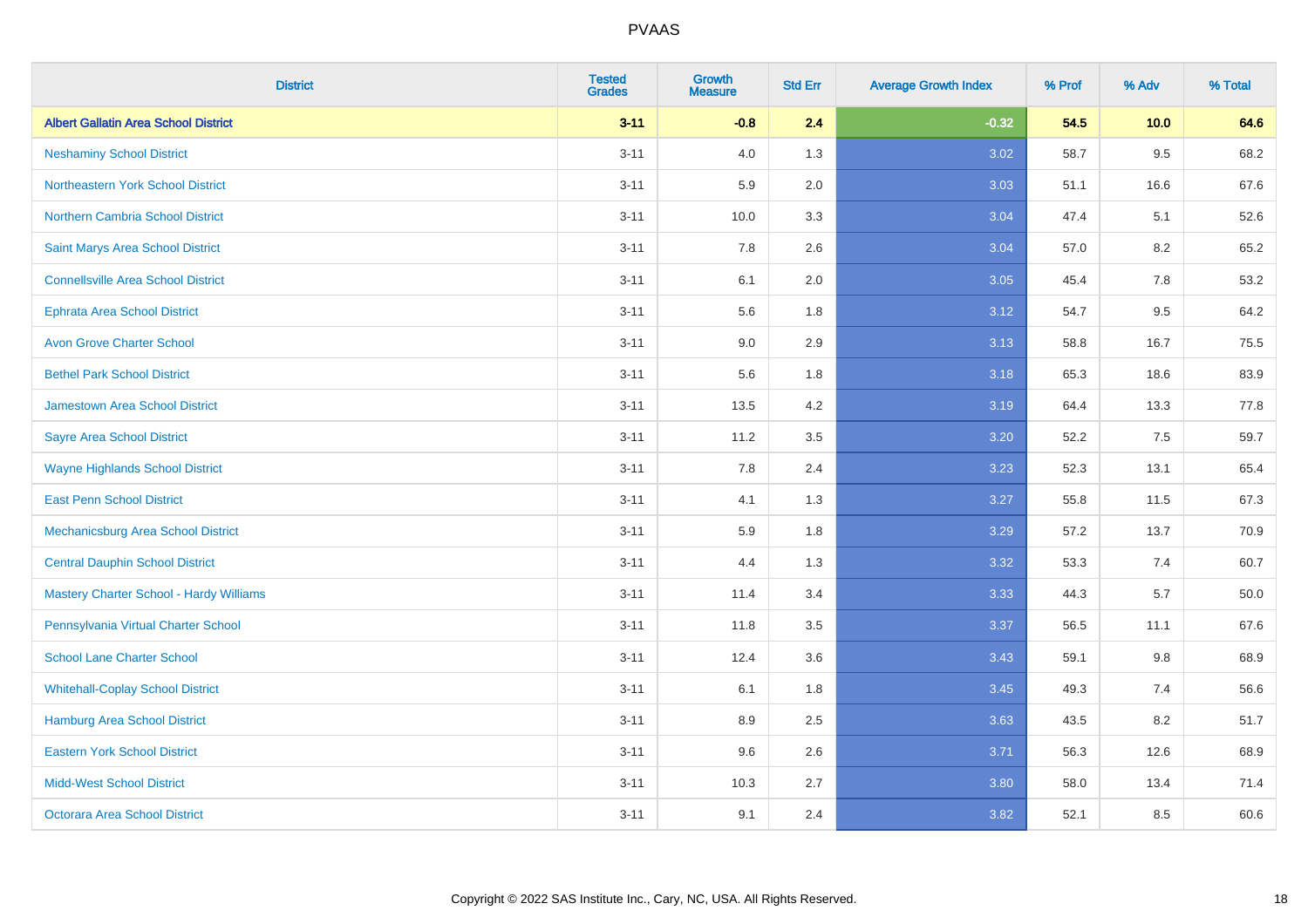| <b>District</b>                               | <b>Tested</b><br><b>Grades</b> | <b>Growth</b><br><b>Measure</b> | <b>Std Err</b> | <b>Average Growth Index</b> | % Prof | % Adv | % Total |
|-----------------------------------------------|--------------------------------|---------------------------------|----------------|-----------------------------|--------|-------|---------|
| <b>Albert Gallatin Area School District</b>   | $3 - 11$                       | $-0.8$                          | 2.4            | $-0.32$                     | 54.5   | 10.0  | 64.6    |
| <b>Eastern Lebanon County School District</b> | $3 - 11$                       | 8.6                             | $2.2\,$        | 3.84                        | 48.8   | 11.4  | 60.3    |
| Lake-Lehman School District                   | $3 - 11$                       | 10.8                            | 2.7            | 3.93                        | 55.3   | 7.9   | 63.2    |
| <b>Greenwood School District</b>              | $3 - 11$                       | 15.9                            | 3.9            | 4.11                        | 50.0   | 25.0  | 75.0    |
| <b>Moon Area School District</b>              | $3 - 11$                       | 8.2                             | 1.9            | 4.25                        | 58.7   | 18.5  | 77.2    |
| <b>Parkland School District</b>               | $3 - 11$                       | 5.3                             | 1.2            | 4.30                        | 58.0   | 22.3  | 80.4    |
| <b>Iroquois School District</b>               | $3 - 11$                       | 13.1                            | 3.0            | 4.35                        | 48.2   | 7.8   | 56.0    |
| <b>Spring-Ford Area School District</b>       | $3 - 11$                       | 6.0                             | 1.3            | 4.46                        | 60.8   | 16.5  | 77.4    |
| Northern Bedford County School District       | $3 - 11$                       | 16.5                            | 3.6            | 4.58                        | 51.7   | 20.0  | 71.7    |
| <b>Littlestown Area School District</b>       | $3 - 11$                       | 11.4                            | 2.5            | 4.62                        | 55.2   | 10.4  | 65.6    |
| <b>Conestoga Valley School District</b>       | $3 - 11$                       | 8.7                             | 1.8            | 4.69                        | 60.3   | 13.5  | 73.8    |
| <b>Derry Area School District</b>             | $3 - 11$                       | 13.2                            | 2.8            | 4.69                        | 60.0   | 12.5  | 72.5    |
| <b>Fort Leboeuf School District</b>           | $3 - 11$                       | 11.7                            | 2.5            | 4.73                        | 48.5   | 21.1  | 69.6    |
| <b>Shippensburg Area School District</b>      | $3 - 11$                       | 9.3                             | 1.9            | 4.84                        | 53.1   | 10.2  | 63.3    |
| <b>York Suburban School District</b>          | $3 - 11$                       | 10.1                            | 2.1            | 4.91                        | 53.5   | 27.8  | 81.3    |
| <b>West Perry School District</b>             | $3 - 11$                       | 12.5                            | 2.5            | 4.99                        | 56.6   | 8.4   | 65.0    |
| <b>Cornwall-Lebanon School District</b>       | $3 - 11$                       | 8.3                             | 1.6            | 5.08                        | 47.2   | 8.4   | 55.6    |
| <b>Cocalico School District</b>               | $3 - 11$                       | 10.6                            | 2.0            | 5.18                        | 50.8   | 14.1  | 64.8    |
| <b>Haverford Township School District</b>     | $3 - 11$                       | 8.0                             | 1.5            | 5.27                        | 53.0   | 25.5  | 78.6    |
| Fox Chapel Area School District               | $3 - 11$                       | 9.8                             | 1.8            | 5.36                        | 56.6   | 28.6  | 85.2    |
| <b>Mifflin County School District</b>         | $3 - 11$                       | 9.1                             | 1.7            | 5.49                        | 47.1   | 6.7   | 53.8    |
| <b>Unionville-Chadds Ford School District</b> | $3 - 11$                       | 17.1                            | 3.1            | 5.51                        | 68.1   | 13.2  | 81.3    |
| <b>Mountain View School District</b>          | $3 - 11$                       | 20.9                            | 3.5            | 5.91                        | 57.8   | 20.3  | 78.1    |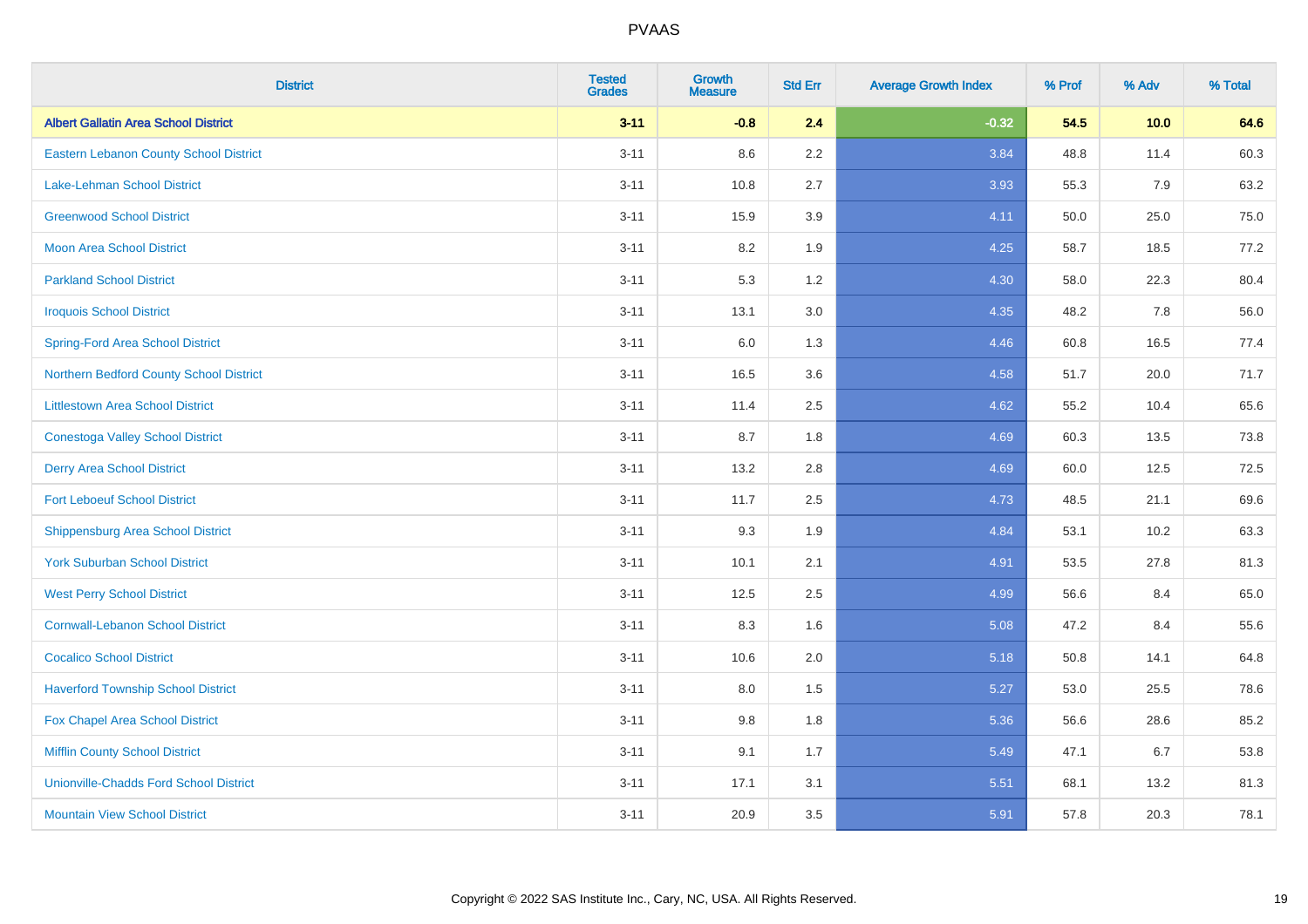| <b>District</b>                             | <b>Tested</b><br><b>Grades</b> | <b>Growth</b><br><b>Measure</b> | <b>Std Err</b> | <b>Average Growth Index</b> | % Prof | % Adv | % Total |
|---------------------------------------------|--------------------------------|---------------------------------|----------------|-----------------------------|--------|-------|---------|
| <b>Albert Gallatin Area School District</b> | $3 - 11$                       | $-0.8$                          | 2.4            | $-0.32$                     | 54.5   | 10.0  | 64.6    |
| <b>Saucon Valley School District</b>        | $3 - 11$                       | 14.7                            | 2.5            | 5.98                        | 48.7   | 20.2  | 69.0    |
| <b>Abington Heights School District</b>     | $3 - 11$                       | 13.5                            | 2.2            | 6.27                        | 58.3   | 16.2  | 74.5    |
| <b>Pine-Richland School District</b>        | $3 - 11$                       | 11.5                            | 1.8            | 6.31                        | 60.6   | 24.4  | 85.0    |
| <b>Deer Lakes School District</b>           | $3 - 11$                       | 17.0                            | 2.7            | 6.32                        | 61.5   | 16.4  | 77.9    |
| <b>Hazleton Area School District</b>        | $3 - 11$                       | 9.6                             | 1.4            | 6.77                        | 45.0   | 7.8   | 52.9    |
| Southern York County School District        | $3 - 11$                       | 14.2                            | 2.1            | 6.91                        | 55.1   | 18.1  | 73.1    |
| <b>Delaware Valley School District</b>      | $3 - 11$                       | 12.6                            | 1.8            | 6.93                        | 55.2   | 16.2  | 71.4    |
| <b>Reading School District</b>              | $3 - 11$                       | 10.1                            | 1.4            | 7.25                        | 24.7   | 2.4   | 27.2    |
| <b>Valley View School District</b>          | $3 - 11$                       | 18.1                            | 2.4            | 7.42                        | 53.7   | 14.7  | 68.4    |
| Pennsylvania Cyber Charter School           | $3 - 11$                       | 11.6                            | 1.5            | 7.54                        | 46.3   | 5.0   | 51.3    |
| <b>Upper Merion Area School District</b>    | $3 - 11$                       | 15.3                            | 2.0            | 7.62                        | 59.3   | 19.3  | 78.6    |
| <b>Council Rock School District</b>         | $3 - 11$                       | 8.9                             | 1.2            | 7.65                        | 62.8   | 16.6  | 79.4    |
| <b>Penn-Trafford School District</b>        | $3 - 11$                       | 13.4                            | 1.7            | 7.87                        | 62.3   | 21.9  | 84.2    |
| <b>Pennsbury School District</b>            | $3 - 11$                       | 11.7                            | 1.5            | 7.90                        | 60.1   | 21.3  | 81.3    |
| <b>Great Valley School District</b>         | $3 - 11$                       | 15.0                            | 1.9            | 7.98                        | 50.0   | 35.0  | 85.0    |
| Northern York County School District        | $3 - 11$                       | 15.6                            | 2.0            | 7.98                        | 57.4   | 11.5  | 68.8    |
| <b>Springfield School District</b>          | $3 - 11$                       | 13.8                            | 1.7            | 7.99                        | 60.9   | 21.5  | 82.4    |
| <b>Bethlehem Area School District</b>       | $3 - 11$                       | 9.3                             | 1.1            | 8.15                        | 44.7   | 12.0  | 56.7    |
| <b>Colonial School District</b>             | $3 - 11$                       | 14.0                            | 1.7            | 8.21                        | 60.2   | 19.6  | 79.8    |
| <b>Souderton Area School District</b>       | $3 - 11$                       | 12.4                            | 1.5            | 8.28                        | 61.7   | 15.2  | 76.9    |
| <b>North Penn School District</b>           | $3 - 11$                       | 9.1                             | 1.1            | 8.36                        | 55.8   | 17.0  | 72.8    |
| <b>Dallastown Area School District</b>      | $3 - 11$                       | 13.5                            | 1.5            | 8.84                        | 56.0   | 17.9  | 73.8    |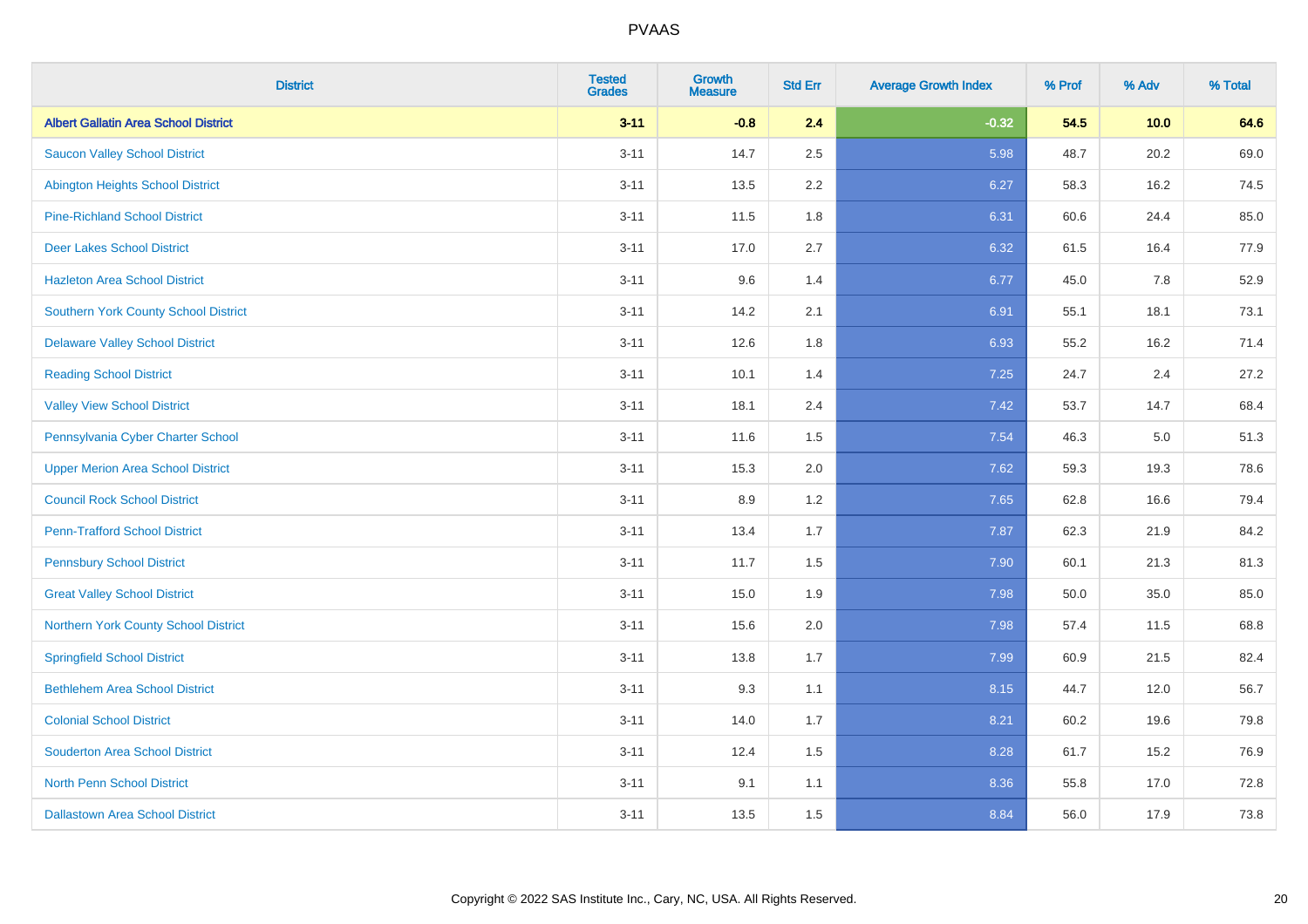| <b>District</b>                             | <b>Tested</b><br><b>Grades</b> | <b>Growth</b><br><b>Measure</b> | <b>Std Err</b> | <b>Average Growth Index</b> | % Prof | % Adv   | % Total |
|---------------------------------------------|--------------------------------|---------------------------------|----------------|-----------------------------|--------|---------|---------|
| <b>Albert Gallatin Area School District</b> | $3 - 11$                       | $-0.8$                          | 2.4            | $-0.32$                     | 54.5   | 10.0    | 64.6    |
| <b>Norwin School District</b>               | $3 - 11$                       | 18.0                            | 1.7            | 10.37                       | 58.5   | 27.0    | 85.4    |
| <b>West Chester Area School District</b>    | $3 - 11$                       | 12.6                            | $1.2$          | 10.38                       | 66.8   | 20.2    | 87.0    |
| <b>Upper Saint Clair School District</b>    | $3 - 11$                       | 18.5                            | 1.7            | 10.65                       | 61.8   | 30.1    | 91.9    |
| Downingtown Area School District            | $3 - 11$                       | 12.1                            | 1.1            | 10.67                       | 60.0   | 23.5    | 83.6    |
| <b>Upper Perkiomen School District</b>      | $3 - 11$                       | 22.1                            | 2.1            | 10.74                       | 57.7   | 13.2    | 70.9    |
| North Allegheny School District             | $3 - 11$                       | 17.4                            | 1.3            | 13.52                       | 59.5   | 28.1    | 87.6    |
| <b>State College Area School District</b>   | $3 - 11$                       | 20.5                            | 1.4            | 14.33                       | 58.0   | 25.9    | 84.0    |
| <b>Lower Merion School District</b>         | $3 - 11$                       | 19.0                            | 1.3            | 14.93                       | 55.6   | 29.9    | 85.5    |
| <b>York City School District</b>            | $3 - 12$                       | $-28.9$                         | 2.1            | $-13.59$                    | 6.0    | 0.3     | 6.2     |
| <b>Lancaster School District</b>            | $3 - 12$                       | $-15.8$                         | 1.5            | $-10.90$                    | 14.6   | 2.3     | 16.9    |
| <b>Erie City School District</b>            | $3 - 12$                       | $-14.5$                         | 1.6            | $-9.26$                     | 25.4   | 3.0     | 28.4    |
| Norristown Area School District             | $3-12$                         | $-12.8$                         | 1.6            | $-7.98$                     | 23.5   | $2.3\,$ | 25.7    |
| <b>Tulpehocken Area School District</b>     | $3 - 12$                       | $-13.7$                         | 2.8            | $-4.81$                     | 36.7   | 2.8     | 39.4    |
| <b>Penns Manor Area School District</b>     | $3 - 12$                       | $-17.0$                         | 3.7            | $-4.52$                     | 29.7   | 3.1     | 32.8    |
| <b>Annville-Cleona School District</b>      | $3 - 12$                       | $-12.1$                         | 2.7            | $-4.46$                     | 34.9   | 7.8     | 42.6    |
| Lampeter-Strasburg School District          | $3 - 12$                       | $-8.6$                          | 2.0            | $-4.33$                     | 55.1   | 9.8     | 64.8    |
| <b>West Mifflin Area School District</b>    | $3 - 12$                       | $-12.3$                         | 2.9            | $-4.22$                     | 39.7   | 10.3    | 50.0    |
| Catasauqua Area School District             | $3 - 12$                       | $-12.1$                         | 3.0            | $-4.00$                     | 36.8   | 7.6     | 44.3    |
| <b>Bradford Area School District</b>        | $3 - 12$                       | $-9.3$                          | 2.4            | $-3.87$                     | 45.8   | 8.3     | 54.2    |
| Northern Lehigh School District             | $3 - 12$                       | $-10.4$                         | 2.7            | $-3.82$                     | 28.0   | 9.3     | 37.3    |
| <b>Interboro School District</b>            | $3 - 12$                       | $-7.3$                          | 2.1            | $-3.43$                     | 46.6   | 4.8     | 51.4    |
| <b>Tamaqua Area School District</b>         | $3-12$                         | $-8.2$                          | 2.5            | $-3.24$                     | 44.5   | 1.9     | 46.4    |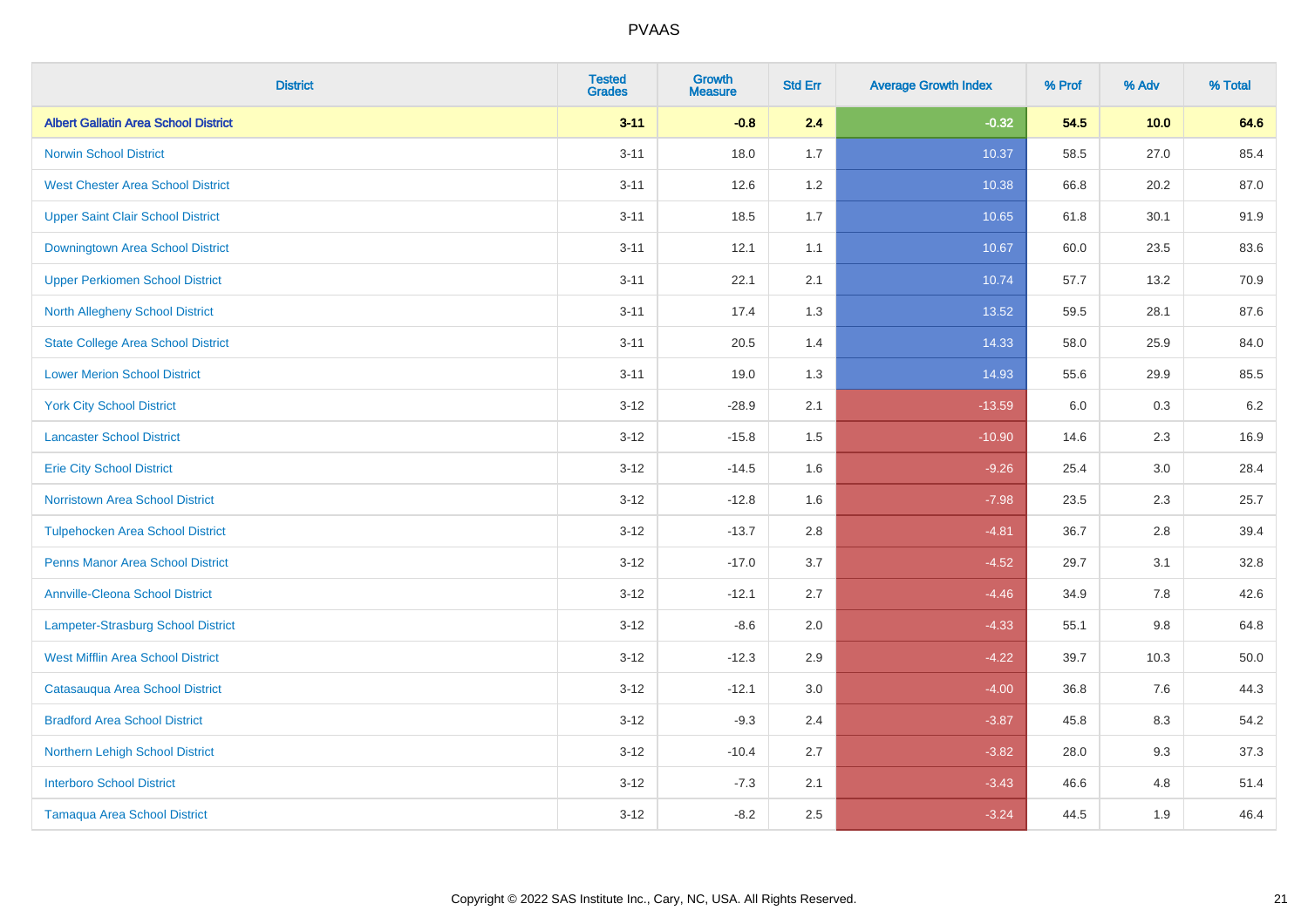| <b>District</b>                                 | <b>Tested</b><br><b>Grades</b> | <b>Growth</b><br><b>Measure</b> | <b>Std Err</b> | <b>Average Growth Index</b> | % Prof | % Adv   | % Total |
|-------------------------------------------------|--------------------------------|---------------------------------|----------------|-----------------------------|--------|---------|---------|
| <b>Albert Gallatin Area School District</b>     | $3 - 11$                       | $-0.8$                          | 2.4            | $-0.32$                     | 54.5   | 10.0    | 64.6    |
| <b>Waynesboro Area School District</b>          | $3 - 12$                       | $-6.1$                          | 1.9            | $-3.20$                     | 50.0   | $6.8\,$ | 56.8    |
| <b>Conneaut School District</b>                 | $3 - 12$                       | $-7.5$                          | 2.6            | $-2.91$                     | 38.4   | 7.4     | 45.8    |
| <b>Easton Area School District</b>              | $3 - 12$                       | $-4.1$                          | 1.4            | $-2.91$                     | 39.9   | 4.0     | 43.9    |
| <b>Union City Area School District</b>          | $3-12$                         | $-10.2$                         | 3.6            | $-2.87$                     | 42.9   | 3.2     | 46.0    |
| <b>Northern Potter School District</b>          | $3 - 12$                       | $-13.1$                         | 4.6            | $-2.84$                     | 37.5   | 0.0     | 37.5    |
| <b>Quakertown Community School District</b>     | $3 - 12$                       | $-4.4$                          | 1.6            | $-2.70$                     | 56.5   | 10.0    | 66.6    |
| <b>New Castle Area School District</b>          | $3 - 12$                       | $-6.4$                          | 2.4            | $-2.66$                     | 32.5   | 4.3     | 36.8    |
| Northern Tioga School District                  | $3 - 12$                       | $-7.5$                          | 2.8            | $-2.64$                     | 54.0   | 1.2     | 55.2    |
| <b>Juniata County School District</b>           | $3 - 12$                       | $-4.9$                          | 2.1            | $-2.26$                     | 38.5   | 2.9     | 41.4    |
| <b>Keystone Education Center Charter School</b> | $3 - 12$                       | $-12.9$                         | 5.9            | $-2.19$                     | 28.0   | 0.0     | 28.0    |
| Susquehanna Township School District            | $3 - 12$                       | $-5.8$                          | 2.7            | $-2.17$                     | 36.0   | 5.6     | 41.6    |
| <b>Forest City Regional School District</b>     | $3 - 12$                       | $-6.0$                          | $3.0\,$        | $-1.96$                     | 44.1   | $0.0\,$ | 44.1    |
| <b>Central Columbia School District</b>         | $3 - 12$                       | $-4.8$                          | 2.6            | $-1.86$                     | 53.7   | 14.8    | 68.5    |
| <b>Brownsville Area School District</b>         | $3 - 12$                       | $-7.2$                          | 3.9            | $-1.83$                     | 34.4   | 6.1     | 40.5    |
| <b>Old Forge School District</b>                | $3 - 12$                       | $-5.9$                          | 3.4            | $-1.73$                     | 52.9   | 7.1     | 60.0    |
| <b>Twin Valley School District</b>              | $3 - 12$                       | $-3.6$                          | 2.1            | $-1.69$                     | 49.6   | 7.1     | 56.8    |
| <b>Pottstown School District</b>                | $3 - 12$                       | $-4.0$                          | 2.4            | $-1.68$                     | 29.8   | 1.2     | 31.0    |
| <b>Bristol Borough School District</b>          | $3 - 12$                       | $-4.3$                          | 3.4            | $-1.27$                     | 39.7   | 1.3     | 41.0    |
| <b>Apollo-Ridge School District</b>             | $3 - 12$                       | $-4.7$                          | 3.7            | $-1.24$                     | 50.0   | 10.0    | 60.0    |
| <b>Scranton School District</b>                 | $3-12$                         | $-2.9$                          | 2.4            | $-1.22$                     | 45.6   | 3.6     | 49.1    |
| <b>Chestnut Ridge School District</b>           | $3 - 12$                       | $-3.4$                          | 2.9            | $-1.17$                     | 46.6   | 5.8     | 52.4    |
| <b>Conemaugh Township Area School District</b>  | $3-12$                         | $-3.7$                          | 3.4            | $-1.09$                     | 53.8   | 17.6    | 71.4    |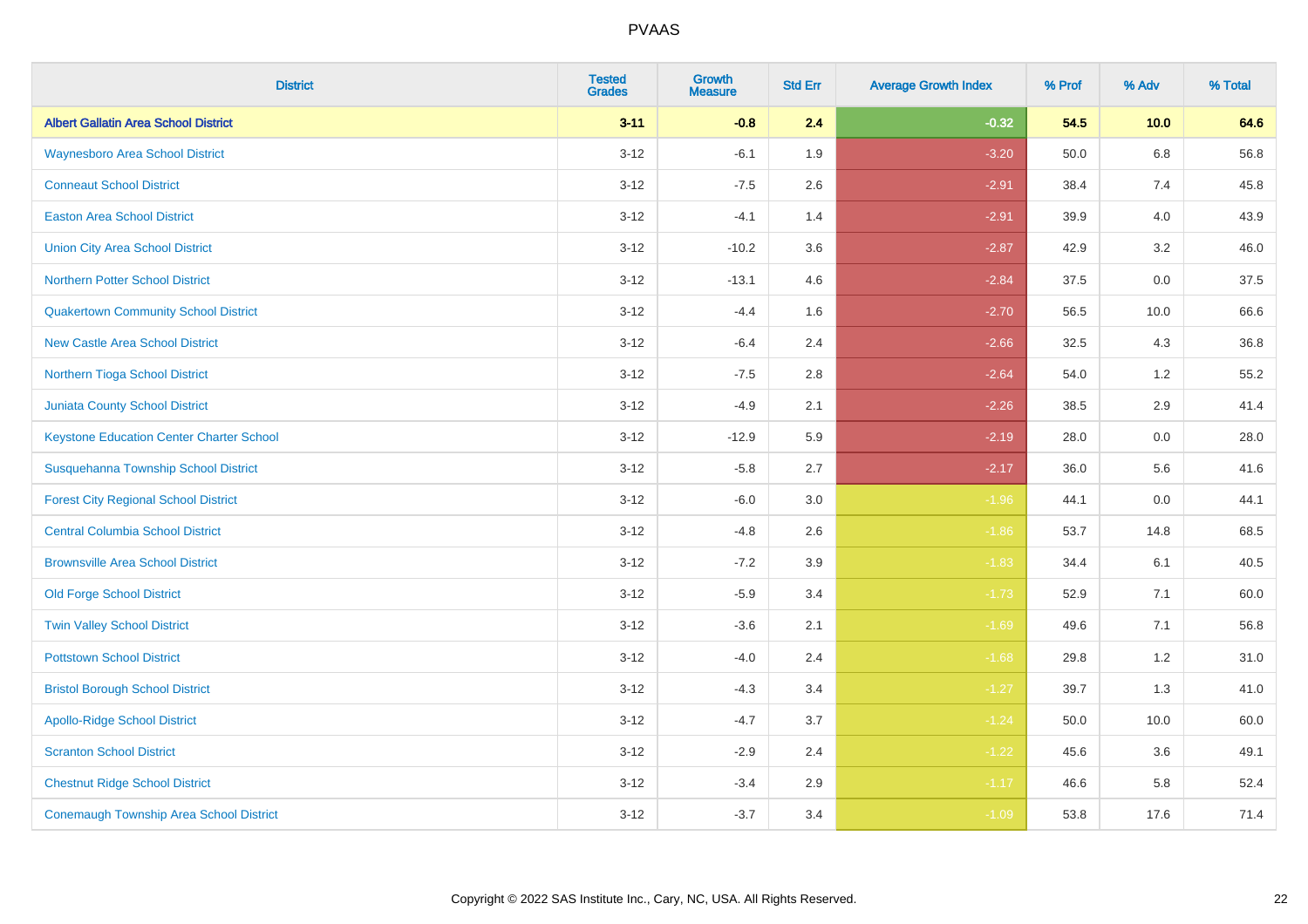| <b>District</b>                               | <b>Tested</b><br><b>Grades</b> | <b>Growth</b><br><b>Measure</b> | <b>Std Err</b> | <b>Average Growth Index</b> | % Prof | % Adv | % Total |
|-----------------------------------------------|--------------------------------|---------------------------------|----------------|-----------------------------|--------|-------|---------|
| <b>Albert Gallatin Area School District</b>   | $3 - 11$                       | $-0.8$                          | 2.4            | $-0.32$                     | 54.5   | 10.0  | 64.6    |
| <b>Columbia Borough School District</b>       | $3 - 12$                       | $-3.1$                          | 3.5            | $-0.89$                     | 29.5   | 1.9   | 31.4    |
| <b>Conemaugh Valley School District</b>       | $3 - 12$                       | $-3.2$                          | 4.1            | $-0.78$                     | 48.2   | 5.6   | 53.7    |
| <b>Turkeyfoot Valley Area School District</b> | $3 - 12$                       | $-4.3$                          | 5.6            | $-0.76$                     | 22.0   | 5.1   | 27.1    |
| <b>Clarion-Limestone Area School District</b> | $3 - 12$                       | $-2.5$                          | 4.1            | $-0.60$                     | 56.8   | 6.8   | 63.6    |
| <b>Manheim Township School District</b>       | $3 - 12$                       | $-0.9$                          | 1.6            | $-0.58$                     | 53.2   | 15.5  | 68.7    |
| Elizabethtown Area School District            | $3 - 12$                       | $-0.9$                          | 1.9            | $-0.47$                     | 50.0   | 11.2  | 61.2    |
| <b>Conewago Valley School District</b>        | $3 - 12$                       | $-0.9$                          | 2.0            | $-0.45$                     | 51.7   | 9.6   | 61.3    |
| <b>Bangor Area School District</b>            | $3 - 12$                       | $-0.9$                          | 2.0            | $-0.43$                     | 44.3   | 4.7   | 49.0    |
| <b>Panther Valley School District</b>         | $3 - 12$                       | $-0.6$                          | 3.3            | $-0.19$                     | 47.9   | 4.3   | 52.1    |
| <b>Millville Area School District</b>         | $3 - 12$                       | $-0.9$                          | 4.7            | $-0.18$                     | 51.4   | 5.4   | 56.8    |
| <b>Kutztown Area School District</b>          | $3 - 12$                       | $-0.2$                          | 3.2            | $-0.05$                     | 55.4   | 13.3  | 68.7    |
| <b>Avella Area School District</b>            | $3 - 12$                       | $-0.3$                          | 4.7            | $-0.05$                     | 49.3   | 14.5  | 63.8    |
| <b>Smethport Area School District</b>         | $3 - 12$                       | 0.6                             | 3.9            | 0.15                        | 37.0   | 1.8   | 38.9    |
| <b>Wyomissing Area School District</b>        | $3 - 12$                       | 0.8                             | 2.6            | 0.33                        | 55.7   | 17.6  | 73.3    |
| <b>Tussey Mountain School District</b>        | $3 - 12$                       | 1.5                             | 3.7            | 0.40                        | 38.6   | 1.8   | 40.4    |
| <b>Newport School District</b>                | $3 - 12$                       | 1.4                             | 3.5            | 0.41                        | 51.5   | 10.3  | 61.8    |
| <b>Roberto Clemente Charter School</b>        | $3 - 12$                       | 2.2                             | 4.9            | 0.45                        | 27.5   | 5.0   | 32.5    |
| <b>Purchase Line School District</b>          | $3 - 12$                       | 1.7                             | 3.5            | 0.47                        | 43.1   | 5.4   | 48.5    |
| <b>Radnor Township School District</b>        | $3 - 12$                       | 1.0                             | 2.1            | 0.50                        | 65.0   | 23.2  | 88.2    |
| <b>Union School District</b>                  | $3 - 12$                       | 2.3                             | 4.2            | 0.54                        | 32.6   | 7.0   | 39.5    |
| <b>Camp Hill School District</b>              | $3 - 12$                       | 2.3                             | 3.0            | 0.78                        | 53.6   | 17.5  | 71.1    |
| North Clarion County School District          | $3 - 12$                       | 3.7                             | 4.3            | 0.85                        | 67.5   | 15.0  | 82.5    |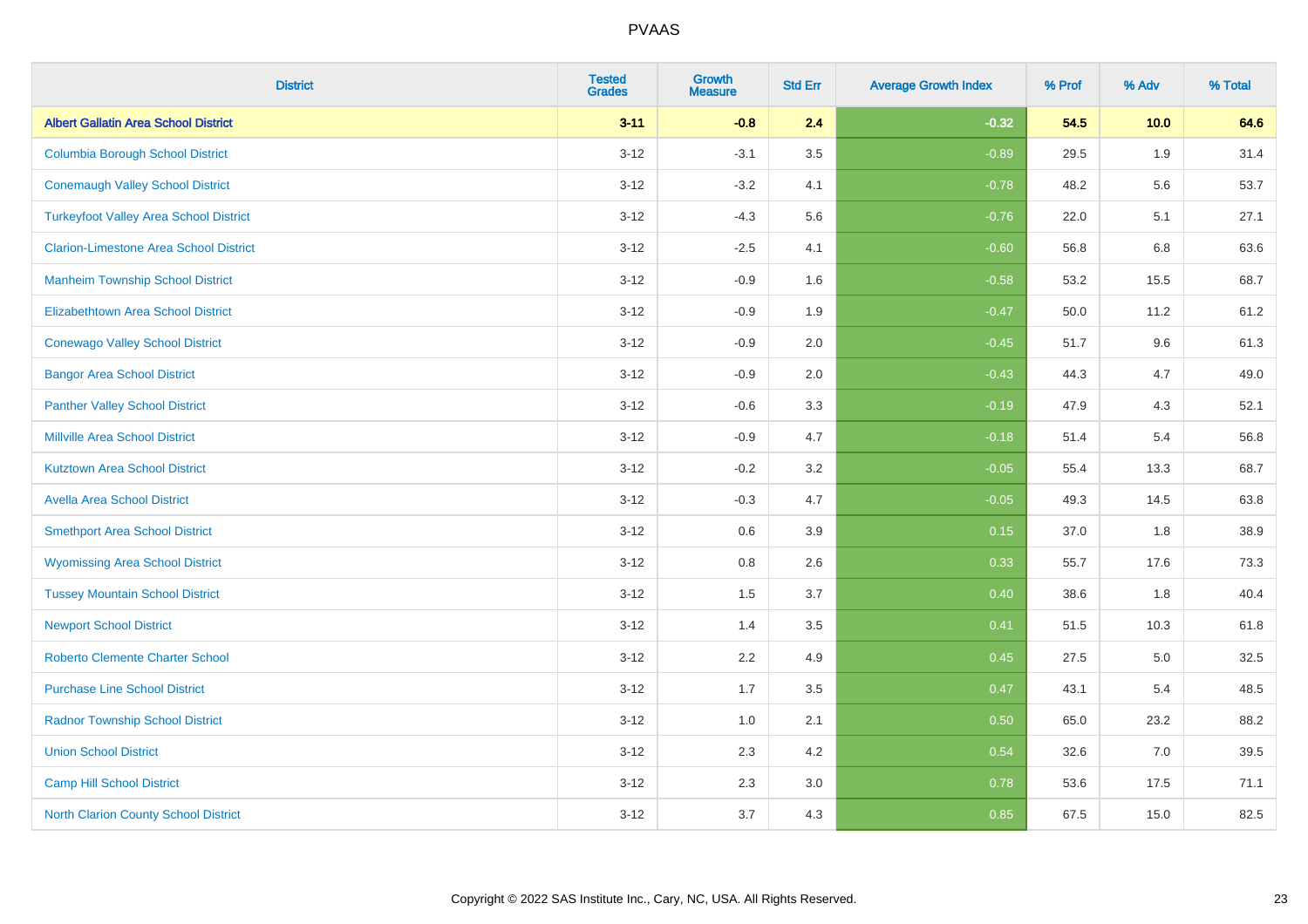| <b>District</b>                                        | <b>Tested</b><br><b>Grades</b> | <b>Growth</b><br><b>Measure</b> | <b>Std Err</b> | <b>Average Growth Index</b> | % Prof | % Adv   | % Total  |
|--------------------------------------------------------|--------------------------------|---------------------------------|----------------|-----------------------------|--------|---------|----------|
| <b>Albert Gallatin Area School District</b>            | $3 - 11$                       | $-0.8$                          | 2.4            | $-0.32$                     | 54.5   | 10.0    | 64.6     |
| <b>Woodland Hills School District</b>                  | $3 - 12$                       | 3.2                             | 2.6            | 1.22                        | 31.4   | $3.6\,$ | $35.0\,$ |
| <b>Donegal School District</b>                         | $3 - 12$                       | 3.1                             | 2.4            | 1.29                        | 60.6   | 9.1     | 69.7     |
| <b>West York Area School District</b>                  | $3 - 12$                       | 3.2                             | 2.3            | 1.38                        | 53.8   | 4.4     | 58.2     |
| <b>Loyalsock Township School District</b>              | $3 - 12$                       | 4.2                             | 2.8            | $1.47$                      | 54.3   | 2.1     | 56.4     |
| <b>Hermitage School District</b>                       | $3 - 12$                       | 3.8                             | 2.4            | 1.60                        | 57.5   | 9.3     | 66.8     |
| <b>Oswayo Valley School District</b>                   | $3 - 12$                       | 8.5                             | 5.0            | 1.68                        | 50.0   | 16.7    | 66.7     |
| <b>Pottsville Area School District</b>                 | $3 - 12$                       | 4.4                             | 2.3            | 1.94                        | 44.8   | 5.4     | 50.2     |
| <b>West Allegheny School District</b>                  | $3 - 12$                       | 4.0                             | 2.1            | 1.96                        | 63.1   | 15.7    | 78.8     |
| Altoona Area School District                           | $3 - 12$                       | 3.3                             | 1.6            | 1.99                        | 47.7   | 8.2     | 55.9     |
| <b>Chester Charter Scholars Academy Charter School</b> | $3 - 12$                       | 8.4                             | 4.1            | 2.03                        | 23.4   | 0.0     | 23.4     |
| South Western School District                          | $3 - 12$                       | 3.9                             | 1.9            | 2.08                        | 60.2   | 8.1     | 68.3     |
| <b>Grove City Area School District</b>                 | $3 - 12$                       | 5.1                             | 2.4            | 2.09                        | 36.4   | 16.5    | 52.8     |
| <b>Eastern Lancaster County School District</b>        | $3 - 12$                       | 4.5                             | 2.2            | 2.09                        | 46.3   | 11.4    | 57.6     |
| Pennsylvania Distance Learning Charter School          | $3 - 12$                       | 9.3                             | 4.2            | 2.22                        | 42.2   | 3.1     | 45.3     |
| Lincoln Leadership Academy Charter School              | $3 - 12$                       | 14.2                            | 6.4            | 2.22                        | 23.5   | $0.0\,$ | 23.5     |
| People For People Charter School                       | $3 - 12$                       | 13.3                            | 5.5            | 2.43                        | 13.5   | 0.0     | 13.5     |
| <b>Wyalusing Area School District</b>                  | $3 - 12$                       | 8.8                             | 3.3            | 2.68                        | 54.6   | 11.7    | 66.2     |
| <b>Hempfield Area School District</b>                  | $3 - 12$                       | 4.6                             | 1.6            | 2.86                        | 53.5   | 20.1    | 73.6     |
| <b>Daniel Boone Area School District</b>               | $3 - 12$                       | 5.7                             | 2.0            | 2.88                        | 51.0   | 11.5    | 62.6     |
| <b>Dover Area School District</b>                      | $3 - 12$                       | 6.0                             | 2.1            | 2.94                        | 52.2   | 6.0     | 58.2     |
| <b>Cranberry Area School District</b>                  | $3 - 12$                       | 9.2                             | 3.0            | 3.04                        | 47.5   | 10.2    | 57.6     |
| Ambridge Area School District                          | $3 - 12$                       | 9.1                             | 2.6            | 3.46                        | 50.4   | 10.7    | 61.1     |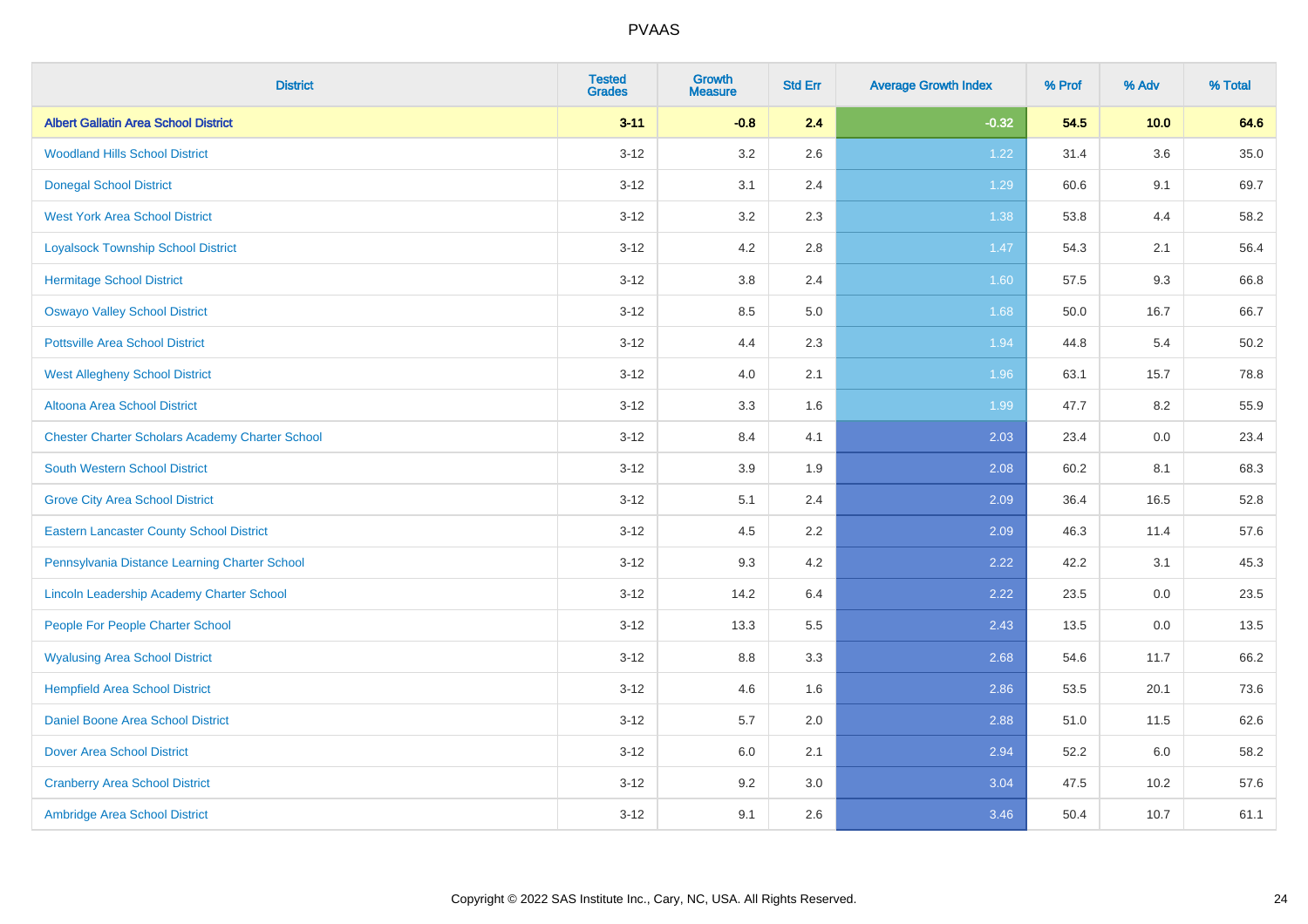| <b>District</b>                               | <b>Tested</b><br><b>Grades</b> | <b>Growth</b><br><b>Measure</b> | <b>Std Err</b> | <b>Average Growth Index</b> | % Prof | % Adv   | % Total |
|-----------------------------------------------|--------------------------------|---------------------------------|----------------|-----------------------------|--------|---------|---------|
| <b>Albert Gallatin Area School District</b>   | $3 - 11$                       | $-0.8$                          | 2.4            | $-0.32$                     | 54.5   | 10.0    | 64.6    |
| Pen Argyl Area School District                | $3 - 12$                       | 9.2                             | 2.7            | 3.46                        | 50.0   | 12.6    | 62.6    |
| Selinsgrove Area School District              | $3 - 12$                       | 8.3                             | 2.3            | 3.54                        | 56.8   | 10.0    | 66.8    |
| <b>West Shore School District</b>             | $3-12$                         | 5.0                             | 1.4            | 3.59                        | 54.2   | 9.4     | 63.6    |
| <b>Mckeesport Area School District</b>        | $3 - 12$                       | 9.0                             | 2.4            | 3.72                        | 31.0   | 4.5     | 35.5    |
| <b>Allentown City School District</b>         | $3 - 12$                       | 5.3                             | 1.4            | 3.88                        | 25.3   | 2.7     | 28.0    |
| <b>William Penn School District</b>           | $3-12$                         | 8.3                             | 2.1            | 3.99                        | 35.6   | 3.0     | 38.7    |
| <b>Greater Nanticoke Area School District</b> | $3 - 12$                       | 11.2                            | 2.8            | 4.01                        | 38.0   | 12.4    | 50.4    |
| Montoursville Area School District            | $3 - 12$                       | 10.8                            | 2.5            | 4.24                        | 44.6   | 20.1    | 64.8    |
| Pocono Mountain School District               | $3 - 12$                       | 6.8                             | 1.5            | 4.62                        | 45.8   | 5.0     | 50.7    |
| <b>Upper Darby School District</b>            | $3 - 12$                       | 6.9                             | 1.5            | 4.62                        | 45.0   | 6.7     | 51.7    |
| Penns Valley Area School District             | $3 - 12$                       | 14.0                            | 2.9            | 4.80                        | 41.9   | 23.1    | 65.0    |
| <b>Wilson School District</b>                 | $3 - 12$                       | 8.8                             | 1.5            | 5.96                        | 52.6   | 14.6    | 67.2    |
| <b>Ridley School District</b>                 | $3 - 12$                       | 10.0                            | 1.6            | 6.10                        | 45.6   | 8.2     | 53.8    |
| <b>Central York School District</b>           | $3 - 12$                       | 12.3                            | 1.7            | $7.20$                      | 55.5   | 11.5    | 67.0    |
| <b>Tyrone Area School District</b>            | $3 - 12$                       | 19.7                            | 2.5            | 7.87                        | 60.4   | 16.7    | 77.1    |
| <b>Upper Dublin School District</b>           | $3 - 12$                       | 15.4                            | 1.8            | 8.53                        | 60.8   | 24.8    | 85.6    |
| Philadelphia City School District             | $3 - 12$                       | 7.5                             | 0.6            | 12.64                       | 38.4   | 7.0     | 45.4    |
| <b>Cumberland Valley School District</b>      | $3 - 12$                       | 18.5                            | 1.3            | 14.64                       | 60.7   | 23.4    | 84.1    |
| Esperanza Academy Charter School              | $4 - 11$                       | 4.0                             | 2.5            | 1.61                        | 32.4   | 0.7     | 33.1    |
| Mastery Charter School - Pickett Campus       | $6 - 10$                       | 5.6                             | 5.7            | 1.00                        | 27.8   | 0.0     | 27.8    |
| <b>Innovative Arts Academy Charter School</b> | $6 - 11$                       | $-9.1$                          | 3.7            | $-2.44$                     | 9.5    | 0.0     | 9.5     |
| La Academia Partnership Charter School        | $6 - 11$                       | $-11.0$                         | 4.7            | $-2.34$                     | 6.8    | $0.0\,$ | $6.8\,$ |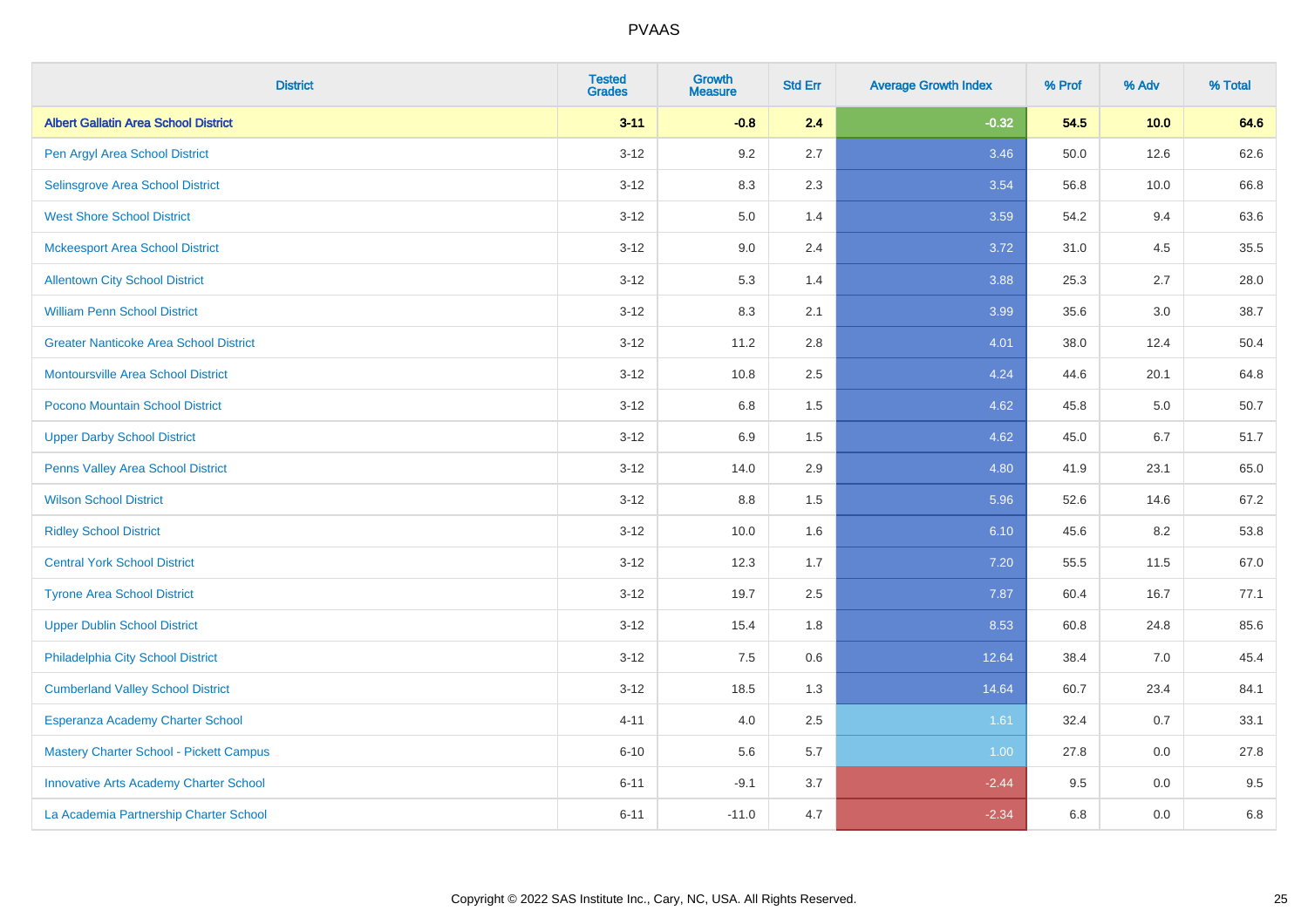| <b>District</b>                                                       | <b>Tested</b><br><b>Grades</b> | <b>Growth</b><br><b>Measure</b> | <b>Std Err</b> | <b>Average Growth Index</b> | % Prof | % Adv | % Total |
|-----------------------------------------------------------------------|--------------------------------|---------------------------------|----------------|-----------------------------|--------|-------|---------|
| <b>Albert Gallatin Area School District</b>                           | $3 - 11$                       | $-0.8$                          | 2.4            | $-0.32$                     | 54.5   | 10.0  | 64.6    |
| Perseus House Charter School Of Excellence                            | $6 - 11$                       | $-5.2$                          | 3.0            | $-1.72$                     | 16.5   | 0.0   | 16.5    |
| Urban Pathways 6-12 Charter School                                    | $6 - 11$                       | 4.8                             | 6.4            | 0.75                        | 28.6   | 0.0   | 28.6    |
| Center For Student Learning Charter School At Pennsbury               | $6 - 12$                       | $-2.9$                          | 6.1            | $-0.47$                     | 42.9   | 0.0   | 42.9    |
| Dr Robert Ketterer Charter School Inc                                 | $6 - 12$                       | 10.1                            | 5.0            | 2.04                        | 14.9   | 0.4   | 15.3    |
| 21st Century Cyber Charter School                                     | $6 - 12$                       | 5.7                             | 2.3            | 2.50                        | 56.7   | 8.3   | 65.0    |
| <b>Mastery Charter School - Gratz Campus</b>                          | $7 - 10$                       | $-23.9$                         | 4.5            | $-5.29$                     | 2.9    | 0.0   | 2.9     |
| Mastery Charter School - Shoemaker Campus                             | $7 - 10$                       | 4.1                             | 3.0            | 1.34                        | 20.9   | 3.3   | 24.2    |
| <b>Achievement House Charter School</b>                               | $7 - 11$                       | $-0.7$                          | 4.0            | $-0.17$                     | 32.5   | 2.6   | 35.1    |
| <b>Mastery Charter High School-Lenfest Campus</b>                     | $7 - 11$                       | 2.5                             | 5.7            | 0.43                        | 40.0   | 0.0   | 40.0    |
| <b>Lincoln Park Performing Arts Charter School</b>                    | $7 - 11$                       | 3.6                             | 2.5            | 1.42                        | 59.6   | 14.7  | 74.3    |
| The New Academy Charter School                                        | $8 - 11$                       | $-10.4$                         | 5.2            | $-2.00$                     | 0.0    | 0.0   | 0.0     |
| <b>West Side CTC</b>                                                  | $9 - 10$                       | $-37.4$                         | 4.3            | $-8.64$                     | 8.8    | 0.0   | 8.8     |
| <b>Bucks County Technical High School</b>                             | $9 - 10$                       | $-12.0$                         | 2.5            | $-4.84$                     | 35.9   | 3.2   | 39.2    |
| <b>Columbia-Montour AVTS</b>                                          | $9 - 10$                       | $-12.5$                         | 3.0            | $-4.16$                     | 22.3   | 0.6   | 22.9    |
| Preparatory Charter School Of Mathematics, Science, Tech, And Careers | $9 - 10$                       | $-4.0$                          | 2.5            | $-1.59$                     | 15.0   | 0.0   | 15.0    |
| <b>Westinghouse Arts Academy Charter School</b>                       | $9 - 10$                       | $-0.7$                          | 3.6            | $-0.19$                     | 59.2   | 8.4   | 67.6    |
| <b>KIPP Dubois Charter School</b>                                     | $9 - 10$                       | 4.7                             | 3.3            | 1.40                        | 31.0   | 1.4   | 32.4    |
| Lehigh Valley Charter High School For The Arts                        | $9 - 10$                       | 7.3                             | 2.6            | 2.82                        | 62.3   | 18.2  | 80.5    |
| <b>Dauphin County Technical School</b>                                | $9 - 11$                       | $-45.5$                         | 2.6            | $-17.72$                    | 14.4   | 2.5   | 16.9    |
| Jefferson County-Dubois AVTS                                          | $9 - 11$                       | $-16.2$                         | 3.9            | $-4.16$                     | 23.0   | 0.0   | 23.0    |
| <b>Universal Audenried Charter School</b>                             | $9 - 11$                       | $-5.8$                          | 2.4            | $-2.40$                     | 14.6   | 0.0   | 14.6    |
| <b>Carbon Career &amp; Technical Institute</b>                        | $9 - 11$                       | $-5.7$                          | 3.6            | $-1.59$                     | 34.5   | 1.2   | 35.7    |